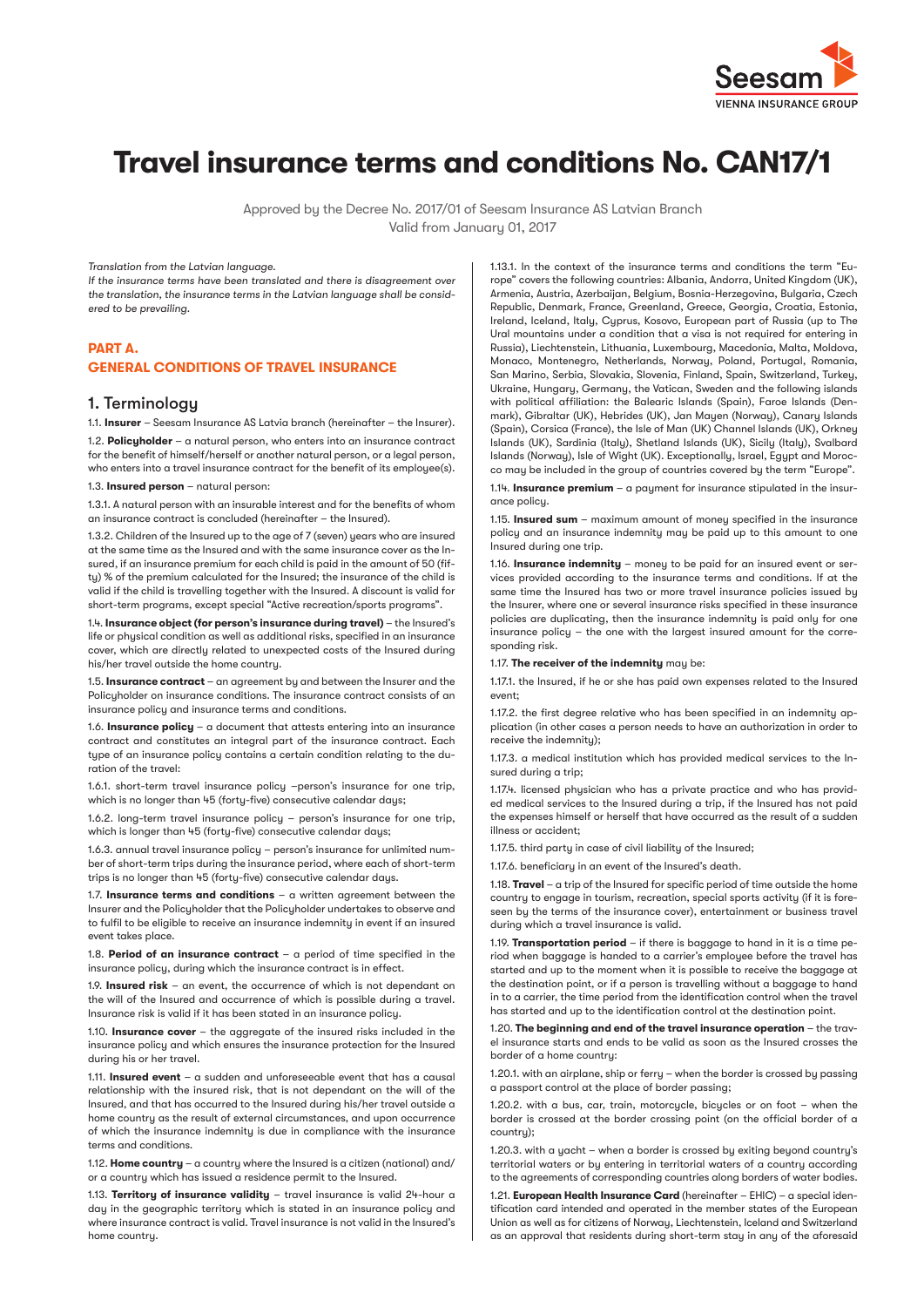

countries may receive stated guaranteed emergency assistance or required medical assistance at the same amount as it is granted for the residents of the relevant country.

1.22. **Global natural disaster** – natural disaster which is independent from person's will and activity and which has occurred suddenly causing enormous damage for nature and buildings and during it people die or people's health and/or physical condition suffer.

1.23. **Chronic disease** – a condition opposite to a sudden illness – a gradual worsening of physiological processes and body functions which have been developing internally and during a long period of time and they are described by more or less frequency of rapid changes in a health condition (disease outbreaks) regardless if this health condition was diagnosed before the Insured's travel was started. In the scope of these insurance terms and conditions the following diseases are regarded as chronic diseases as such diagnosed illnesses develop gradually and initially often without visible/noted sumptoms: infarction, ischemic heart disease, angina pectoris, aneurism of any type, atherosclerosis, stroke, spondylosis, osteochondrosis, radiculitis, kidney failure, diabetes, cirrhosis of liver, multiple sclerosis, asthma, tuberculosis, benign or malignant tumours, thrombosis, etc.

1.24. **Hospitalization** – placing of the Insured in a hospital, due to sudden, life threatening illness or accident, emergency assistance is required for a clinical inspection or urgent surgery.

1.25. **Exacerbation of chronic illness** – sudden occurrence of chronic illness characteristic symptoms which were not explicit before travel started and as the result the Insured needs immediate medical assistance.

1.26. **Beneficiary** – a person who is eligible to receive an insurance indemnity in an event of the Insured's death and by observing the procedure stipulated in the legislative enactments of the Republic of Latvia for such cases.

1.27. **Immediate medical assistance** – medical services that are urgently necessary to the Insured due to an acute worsening of his or her health as the result of a sudden illness, accident or exacerbation of chronic illness in order to avoid further adverse health effect and/or threats to the Insured's life.

1.28. **Accident** – during the period of travel insurance an event when an impact of the sudden, unforeseen and independent from Insured's will external conditions results in a physical injury or a death of the Insured.

1.29. **Assistance service** – a service specializing in providing of help in any world country to travellers who require a medical assistance, medical transport or repatriation or other services and covering of their related invoices with whom the Insurer has concluded a special contract on providing of the aforesaid services to insured persons.

1.30. **Pandemics** – an epidemic in wide region or worldwide mainly due to a serious infection disease which is easily spreading and has not been known before or there have been similar events of such disease in small amount for the infected population.

1.31. **Deductible** – a part of loss specified as percentage or an amount of the loss and it is a participation of the Insured in an insured event and the Insurer is not paying this amount and it is deducted from, the insurance indemnity according to the terms and conditions of the insurance terms and conditions. Deductible is specified for each Insured person.

1.32. **Sudden illness** – an unforeseen, unexpected and rapid worsening of a health condition during travel and due to this reason the Insured requires an immediate medical assistance and if this heath problem was not explicit before.

1.33. **Repatriation** – a transportation of the Insured to the home country that is required due to a sudden illness, accident, unforeseen hospitalization or event of death of the Insured during travel. Repatriation is ensured up to the airport of the Insured's home country if the transportation is carried out by an airplane or up to the border of the Insured's home country, if the transportation is carried out by other types of the transportation.

1.34. **Third party** – a person who is not Policyholder, neither the Insured, nor beneficiary, representative of the Insured as well as family members of the Insured.

#### 1.35. **Active recreation/sports activities during travel**

## If the Insured:

1.35.1. during a travel without previous planning participates in short-term increased risk activities which are no longer than one to two days with or without a local instructor or experienced group guide and that a local tourism company of the relevant country is organizing for incoming tourists as additional entertainment activity (aerobics, badminton, bowling, dancing, cross-country skiing, fitness, table tennis, golf, yoga, curling, gym classes, Nordic walking, orienteering, paintball, beach volleyball, volleyball, tennis, water polo, exercising, running, swimming, snorkelling, diving up to 10 (ten) meter depth, water skiing, windsurfing, surfing, rafting, kite boarding, boat rides or water runners in inland waters, coastal waters or mountain rivers,

fishing, sailing and riding a motor boat in inland waters or coastal waters up to 24 (twenty-four) miles from the coast, cycling tours, biking in mountain area, hot air ballooning, mountain hiking up to 2 500 (two thousand five hundred) meter altitude, safari, archery, harrows, tennis), then the insurance is valid without an additional payment of the insurance premium if the risk "Recreation activity insurance" is included in the insurance policy;

1.35.2. takes journey with a purpose to engage in increased risk hobbies, sports and/or sports activities where the Insured is exposed to high risk of sustaining an injury, the insurance cover shall be in effect if the corresponding special "Active recreation/sports program" is purchased:

1.35.2.1. winter recreation activities – speed skating, biathlon, driving snowmobiles, figure skating, hockey, cross-country skiing, downhill skiing, curling, snowboard, short track, ice sailing, mogul, skijoring, bobsleigh;

1.35.2.2. average risk recreation activities – aerobics, badminton, basketball, bowling, floorball, frisbee, soccer, table tennis, golf, handball, mountain hiking up to 2 500 (two thousand five hundred) meter altitude, diving up to 10 (ten) meter depth, orienteering, snorkelling, beach volleyball, tennis, athletics, gymnastics, volleyball, parasports;

1.35.2.3. high risk recreation activities – rowing, sailing, horseback riding, kite boarding, marathon, paragliding, swimming, rafting, rugby, cycling, surfing, kayaking, water polo, waterskiing, wakeboarding, triathlon;

1.35.2.4. very high risk recreation activities – mountain hiking up to 5 000 (five thousand) meter altitude, BMX, moto sports, ski racing, deepwater scuba diving (up to 30 (thirty)) meter depth (with corresponding PADI system certificate or analogue), F-1 powerboats, heli-boarding, heli-skiing, skydiving, biking in mountain area, rock climbing, moto sports, skeleton, ski jumping, ski jumping (winter);

1.35.3. if a person is engaged in any kind of sports on a professional level then a travel insurance is not effective;

1.35.4. has chosen a higher risk class than the lowest offered then regarding medium, high and very high risk recreation activities the selected highest risk class includes the insurance of recreation risk activities from the lowest class. For example, when choosing insurance of high risk recreation activities the Insured's insurance covers also medium risk recreation activities automatically.

1.36. **Physical work** – work which mostly requires active operation of skeletal muscles. For purpose of these terms and conditions it is hired labour in construction, agriculture, printing, mechanical engineering, metallurgy, work at heights, work related to moving and lifting of heavy loads etc.

1.37. **Damage to health, life, physical condition in case of a civil liability insurance** – suffering of an injury or illness by the third party (regardless if these injuries/illness have caused death or not).

1.38. **Material loss in an event of civil liability insurance** – physical damage of property or full/partial loss of it if it was a property of the third party.

1.39. **Repeated bone fracture** – there has been a prior bone fracture in a location of a bone fracture and where bone strength has been decreased due to an insufficient healing or too fast restart of physical activities or load. When processing an Insurance event in a case of a repeated bone fracture, a time factor is not taken into account – there is no meaning how much time has passed since the bone fracture occurred at the same location.

1.40. **Pathological fracture** – a bone fracture in a location where previous illness has caused degenerative changes in bone density and structure.

# 2. Conclusion of an Insurance contract. Expanding contract's operation and termination

2.1. The insurance contract is regarded as concluded and comes into effect on a day and time stated in an insurance policy but not earlier than an insurance premium is paid in full amount.

2.2. Insurance contract is terminated when travel cancellation risk takes place (see Part IV of Article 6 for more details). Paid insurance premium is not returned. For annual policies if travel cancellation risk comes into effect the risk is not effective for trips which start on a date within the period of a cancelled trip.

2.3. In an event when the travel cancellation risk is reported, but an insurance indemnity is declined based on the insurance contract terms and conditions, the Insured is returned the paid amount of an insurance premium withholding Insurer's administrative expenses in the amount of 25 (twenty-five) %.

2.4. The Insurer and/or Policuholder may terminate the insurance contract:

2.4.1. in cases specified in the Law "On Insurance";

2.4.2. unilaterally before the end of an Insurance period, including after the Insured event occurs, when the Insurance indemnity is paid or before paying the Insurance indemnity if the Insurer has determined the amount of related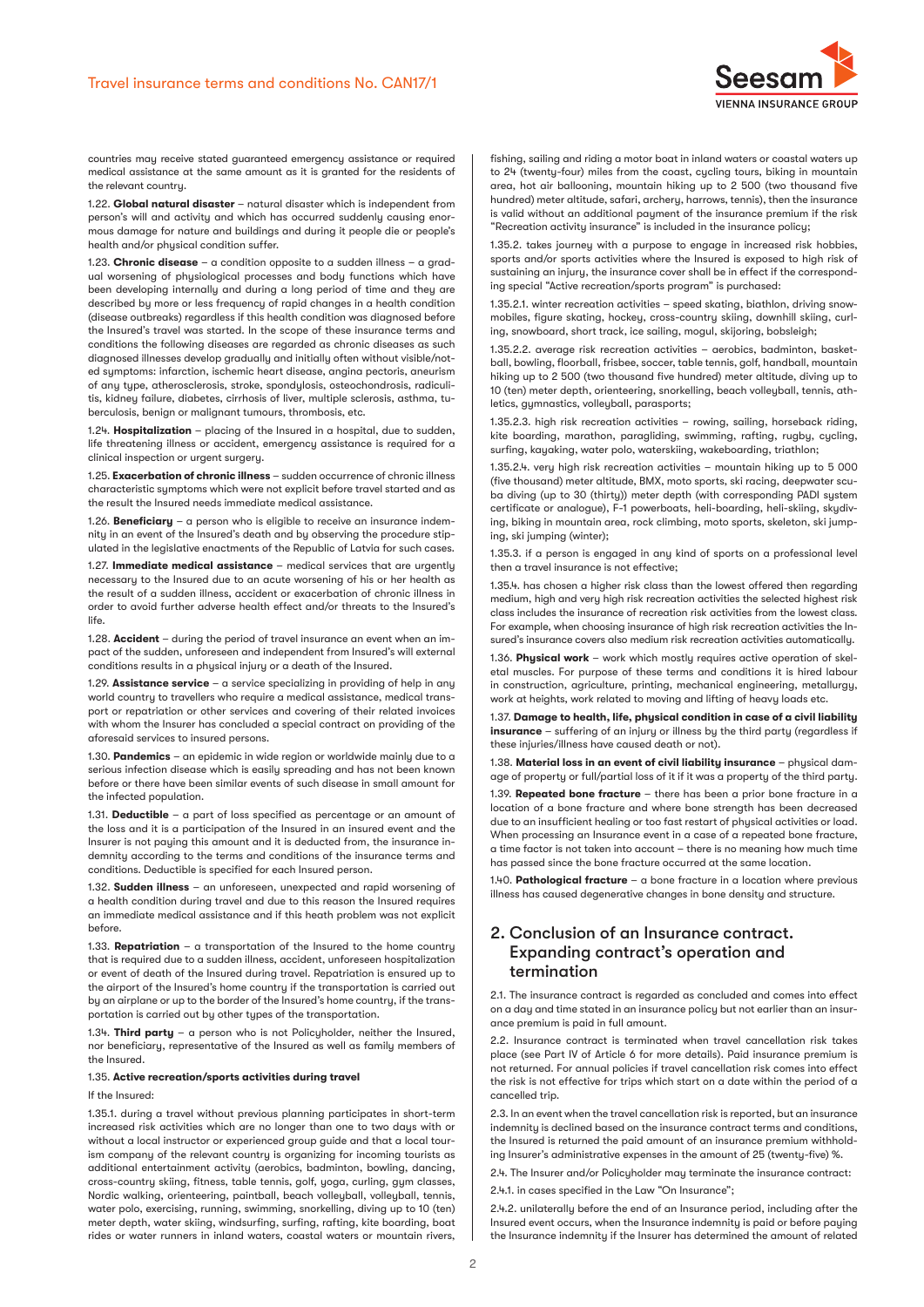

loss for the Insured event. The Insurance contract is terminated 15 days after the day when the corresponding Party has sent a written notification on the termination of the Insurance contract or both Parties have agreed in a written form about different procedure for the termination of the contract.

2.5. The termination of the insurance contract does not impact the rights of the Insurer to request from the Policyholder the insurance premium or a part thereof for a period when the insurance contract was effective.

# 3. Duties and rights of the Policyholder and/or the Insured

3.1. To be familiar with, observe and to fulfil all terms and conditions of the insurance contract and insurance terms and conditions defined by the Insurer.

3.2. If the Policyholder is a legal entity and an insurance contract program is "Business Travel" – open policy where the Insured persons are not initially indicated in the list of Insured – then no later than within 1 (one) work day before the Insured is leaving the home country it is a duty of the Policyholder to inform the Insurer in a written form on individuals (first name, last name, ID number, insurance period) who will be insured. Otherwise, the corresponding individual will not be regarded as insured pursuant to the insurance contract.

3.3. It is a duty of the Policyholder to inform the Insured on the fact that he or she is insured and to inform this person on the terms and conditions of this insurance contract.

3.4. If a sudden illness or accident takes place, the Insured shall immediately visit the closest medical institution and follow all instructions of an attending doctor as well as contact Insurer's Assistance service.

# 4. The duties of the Policyholder and/or the Insured after the occurrence of the insured risk

4.1. The Policyholder, the Insured, beneficiary, representative of the Insured or family members of the Insured shall immediately or as soon as possible, but not later than 30 (thirty) days, inform the Insurer or Insurer's Assistance service on the occurrence of the insured risk.

4.2. When receiving medical treatment in medical institutions of the European Union, the European Economic Zone or the Swiss Confederation, it is the duty of the Insured to show the EHIC card. If the Insured does not have the EHIC card then the Insured or the authorized person of the Insured as instructed by the Insured shall apply for it at the National Health Service or the institution of the home country which issues the EHIC card or its equivalent and shall submit it to the corresponding medical institution where the Insured receives medical assistance.

4.3. The Policyholder and/or the Insured submits to the Insurer all documents describing the occurrence of the insured risk and loss caused by it as well as provides any other information and/or documentation requested by the Insurer. Documents and indemnity application shall be submitted via Insurer's site www.seesam.lv.

4.4. It is a duty of the Insured to prove the occurrence of the Insured event.

# 5. Compensation principle

5.1. By applying the compensation principle the insurance indemnity to be paid shall not exceed the loss caused by the Insured event.

5.2. Only proven loss shall be compensated.

# 6. Procedure for solving of disputes

6.1. Any disputes shall be solved by means of negotiations.

6.2. If disputes have arisen based on the fact that an issue is not regulated in the insurance terms and conditions, then the parties solve this issue as stipulated in the laws and regulations of the Republic of Latvia.

6.3. If parties are unable to solve the disputes by the means of negotiations then this case is handed for proceeding in the court of the Republic of Latvia pursuant to the laws and regulations of the Republic of Latvia.

# 7. General exceptions

7.1. The Insurer's duty to compensate loss does not come into effect if loss has occurred as the result of an exclusion stipulated in the legislation enactments of the Republic of Latvia or in the insurance terms and conditions.

#### 7.2. General exceptions are:

7.2.1. terrorism – terrorism acts or result thereof, notwithstanding any other causes which accidently or in other way contributed to occurrence of losses, damage or expenses; for the purpose of this provision an act of terrorism means act of violence or a dangerous action threatening to human lives, tangible or intangible property or infrastructure, with an intention to influence any government or to put the public or part of thereof in fear.

7.2.2. war, military invasion, civil war, upspring, revolution, riot, usurpation of militaru or anu other power;

7.2.3. global natural catastrophes and natural disasters, except cases pursuant to Article 7 of insurance risk block IV "Course of the travel" in Part B of these insurance terms and conditions;

7.2.4. strikes which before of the beginning of the travel have been reported in mass media;

7.2.5. pandemic or other global range epidemic and security measures related to it, for example, cancellation of flights, refusal of an entry in or exit from a region suffering from epidemic or pandemic.

7.2.6. the Insured's physical work outside a home country if it has not been indicated in the Insured's insurance policy.

# **PART B. SPECIAL TRAVEL INSURANCE CONDITIONS**

# I. Insured risk block – medical expenses and health

- 1. Block MEDICAL EXPENSES AND HEALTH includes insured risks as follows:
	- Medical expenses;
	- Dental expenses;
	- Medical transport;
	- Insured's repatriation in an event of an illness;
	- Insured's repatriation in an event of death;
	- Travel expenses of 1 (one) family member;
	- Travel expenses for substitution of the Insured;
	- Child evacuation;
	- Substitution of the Insured.

## **2. Medical expenses**

2.1. An insured event is a necessity to receive immediate medical assistance due to:

2.1.1. sudden illness of the Insured;

- 2.1.2. exacerbation of a chronic disease;
- 2.1.3. body injury as the result of an accident;

2.1.4. sudden and acute deterioration of a health condition (e.g., poisoning, sun or heat stroke, burns, drowning, etc.);

2.1.5. in an event of pregnancy complications.

2.2. The Insurer shall cover the expenses for the immediate medical assistance provided to the Insured or Insured's hospitalization but no more than 30 (thirty) days per each insured event and not exceeding the maximum insured sum according to Paragraph 1.15 of Part A "GENERAL CONDITIONS OF TRAVEL INSURANCE".

2.3. When an insured event occurs the client shall inform the Insurer's Assistance service by calling to the number indicated in the Insurance policy.

2.4. The Insurer and the specialist of the relevant medical institution agree on a treatment and its duration during the travel, surgeries and their necessity. A payment of an insurance indemnity may be refused in cases if the Insured or Insured's relatives unilaterally decide to have an examination, diagnostics, treatment or surgery or also when they choose to receive the treatment in higher service medical institution or to change the medical institution at their discretion.

2.5. If during a travel the Insured receives an immediate medical assistance due to an acute deterioration of a health condition that is explicit as sudden and unforeseen attack of chronic illness, the Insurer shall pay costs for the immediate medical assistance services for decreasing of the attack but no more than 5 (five) hospitalization days not exceeding EUR 1 500 (one thousand five hundred) limit if these services are not covered by the conditions of the EHIC card.

2.6. Medical expenses for a surgery are reimbursed only with the condition that the need of a surgery is acute and urgent and failure to perform an immediate surgical operation can drastically impair the Insured's medical condition or endanger the life of the Insured.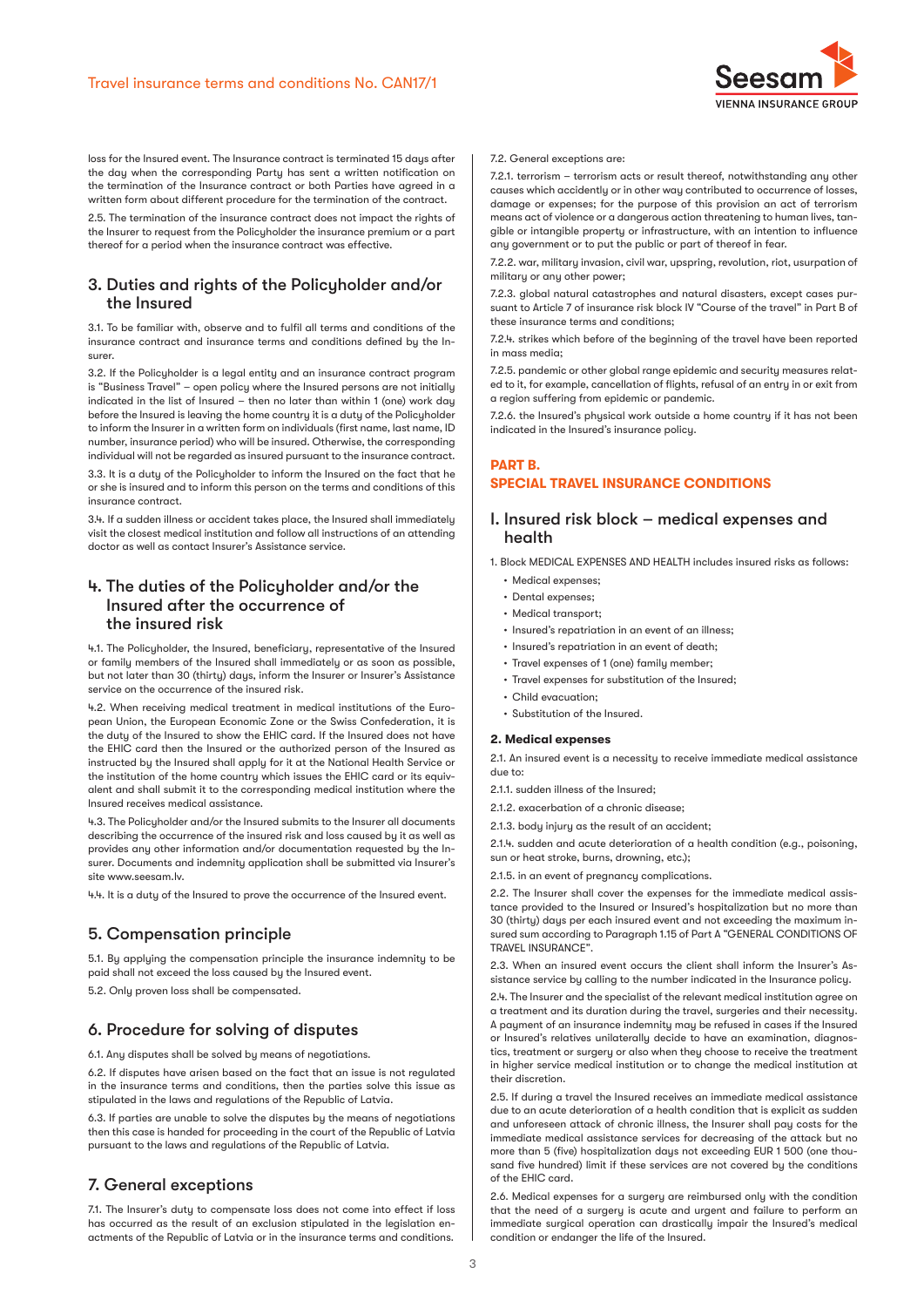

2.7. The Insurer will reimburse the cost of immediate medical assistance during an acute case of pregnancy complications, up to EUR 1 500 (one thousand five hundred), if the duration of pregnancy does not exceed 30 (thirty) weeks and a pregnant woman can present a permission to travel, issued by her attending doctor in her home country no earlier than 1 (one) week prior to the scheduled travel commencement date.

2.8. By receiving non-hospital or hospital treatment the Insured is reimbursed expenses for prescribed medication, except the medication that the Insured is supposed to use regularly for treating illnesses which the Insured has before the insurance came into effect.

2.9. The Insurer reimburses expenses for a purchase or rent of technical medical assisting means (e.g., crutches, wheelchair, orthoses) if prescribed by a doctor and they are required for short-term but not exceeding EUR 300 (three hundred) for each insurance event.

2.10. The Insurer shall reimburse costs for a purchase or rental of technical medical aids or equipment permanently used by the Insured, such as prescription glasses, body part replacement prostheses, hearing aids, wheelchair, if these aids have been irreversibly damaged as the result of an accident where the Insured was involved, and if without them the Insured is unable to function socially, in order to return to his/her place of permanent residence/home country; however, no more than EUR 300 (three hundred) for a single insurance case.

2.11. The Insurer pays the Insured's phone call expenses incurred in order to communicate with the Insurer and/or the 24-hours Assistance service. The fact of the calls and the expenses thereof are confirmed with a printout of phone calls.

2.12. If the Insured has got a bodily injury as the result of an accident, the Insurer shall reimburse the Insured for the costs of dry cleaning, repairing or re-purchase of the damaged clothes the Insured was wearing at the time of the accident, if the clothes have been irretrievably damaged in the accident or at a medical institution in a course of the provision of emergency assistance to the Insured. The Insurance indemnity shall be paid on the basis of a medical certificate confirming the occurrence of the accident and the submitted invoice/receipt, provided that dry cleaning of clothes is specified as an additional risk in the insurance policy.

2.13. The Insurer shall pay the expenses for the first, immediate medical assistance provided to the Insured while travelling outside his/her home country, if these expenses are not covered in the respective country under the European Health Insurance Card (EHIC).

2.14. If the Insured has paid the expenses for immediate medical assistance himself or herself exceeding EUR 500 (five hundred) in a country where such expenses are covered within the EHIC, before submitting of the indemnity application to the Insurer the Insured is required submit an application and payments' supporting documents to the National Health Service (hereinafter NHS) of the Republic of Latvia. The Insurer processes the insurance application after receiving of the NHS opinion and reimburses the difference.

#### **3. Dental expenses**

3.1. The Insurer covers medical expenses for the following dental services that are provided to the Insured in an event of acute dental pain or injury, as certified by a statement issued by a physician and containing an exact diagnosis:

- 3.1.1. phusician consulting:
- 3.1.2. X-ray to make a precise diagnosis;
- 3.1.3. root canal opening and cleaning;
- 3.1.4. extraction in a case of acute pain, abscess, or tooth trauma;
- 3.1.5. dental fillings.

#### **4. Medical transport**

4.1. In an event when the Insured needs be brought to a closest medical institution in order to provide emergency medical assistance because of an injury caused to the Insured as the result of an accident or because of a sudden illness, the Insurer shall cover transportation costs incurred in relation with transportation of the injured Insured in the territory of the foreign country, not exceeding the maximum amount specified in the insurance cover for medical transport risk.

4.2. Depending on the seriousness of the situation, the Insurer may agree with a medical facility on transportation of the Insured by a specialized land ambulance transport, by airplane, railway or in some other appropriate manner, and, if necessary, by air ambulance.

#### **5. Medical transport in home country**

5.1. The Insurer shall cover transportation costs of the Insured as prior agreed with the Insured from the home country airport to the nearest medical facility in insured's home country where medical assistance is ensured pursuant to the health conditions of the Insured if hospitalization in home country has been prescribed by a physician of a foreign hospital and this institution follows the repatriation of the Insured as organized by the Insurer.

## **6. Repatriation of the Insured in an event of illness**

6.1. The Insurer shall organize and cover the repatriation of the Insured if:

6.1.1. repatriation has medical justification;

6.1.2. after hospitalization or treatment the Insured is not physically able to return to his/her home country;

6.1.3. after hospitalization or treatment, a specialized transport is required for transportation of the Insured to his/her home country due to his/her physical condition;

6.1.4. the health state of the ill or injured Insured permits transportation and if the local medical services in the respective foreign country are significantly more expensive than in the home countru of the Insured:

6.1.5. due to a hospitalisation, the Insured has not been able to leave the respective foreign country and return to the home country with the anticipated transport due to the expired validity period of a return ticket.

6.2. Insurer and/or Assistance service in cooperation with a local attending doctor shall do all necessary operations for the Insured to be able to return to his/ her home country:

6.2.1. with regular land or air transport if the Insured is physically able to do it:

6.2.1.1. by covering ticket change expenses for tickets bought in a home country if tickets have expired and terms of the purchased tickets permit the exchange;

6.2.1.2. by purchasing a new economic class ticket(s), if a ticket exchange is not permitted or if tickets have expired;

6.2.1.3. by purchasing a new business class ticket if a purchase of such is required for the transportation of the Insured and it has been indicated by attending doctor;

6.2.2. with specialized inland ambulance or air transportation covering costs for:

6.2.2.1. transportation;

6.2.2.2. assisting medical staff if it is required due to the seriousness of the situation (limit – EUR 1 000 (one thousand));

6.2.2.3. the accompanying third party, if it is agreed with the Insurer.

6.3. Only medical personnel authorized by the Insurer and/or the Assistance Services, in cooperation with the local attending doctor, have the right to decide on the means of transport that would be most appropriate taking into account the Insured's condition of health.

6.4. In an event if the Insured has carried out repatriation without the Insurer's consent, the Insured himself/herself is liable for repatriation and related complications.

#### **7. Repatriation of the Insured in an event of his/her death**

7.1. If the Insured dies during a travel, the Insurer or the Assistance Services organizes transportation of a dead body of the Insured to his/her home country.

7.2. Upon a written agreement with the Insured's relatives the Insurer and/or the Assistance Services can arrange cremation or burial in the country where the accident occurred, not exceeding 10 (ten) % of the insured sum indicated for the corresponding repatriation risk in the insurance policy.

7.3. If the Insured dies during a travel outside his/her home country, the Insurer or the Assistance Services shall cover the expenses related to purchase of the coffin required for transportation.

#### **8. Travel expenses for 1 (one) family member**

8.1. The Insurer shall cover previously agreed travel expenses for 1 (one) family member of the Insured or an acquaintance if as the result of a sudden illness or an accident:

8.1.1. the Insured is hospitalized for more than 21 (twenty one) calendar days, or

8.1.2. the attending doctor has recognized a necessity of presence of a family member or acquaintance, or

8.1.3. according to an opinion of the attending doctor in a foreign country the life of the Insured is threatened and due to this reason the repatriation of the Insured to a home country is impossible.

8.2. The Insurer shall cover costs of 1 (one) family member or travel acquaintance of the Insured for purchase of a two-ways economy class ticket to the location of hospitalization as well as hotel accommodation costs up to 50 EUR per day for no more than 10 (ten) days. Total travel expenses for a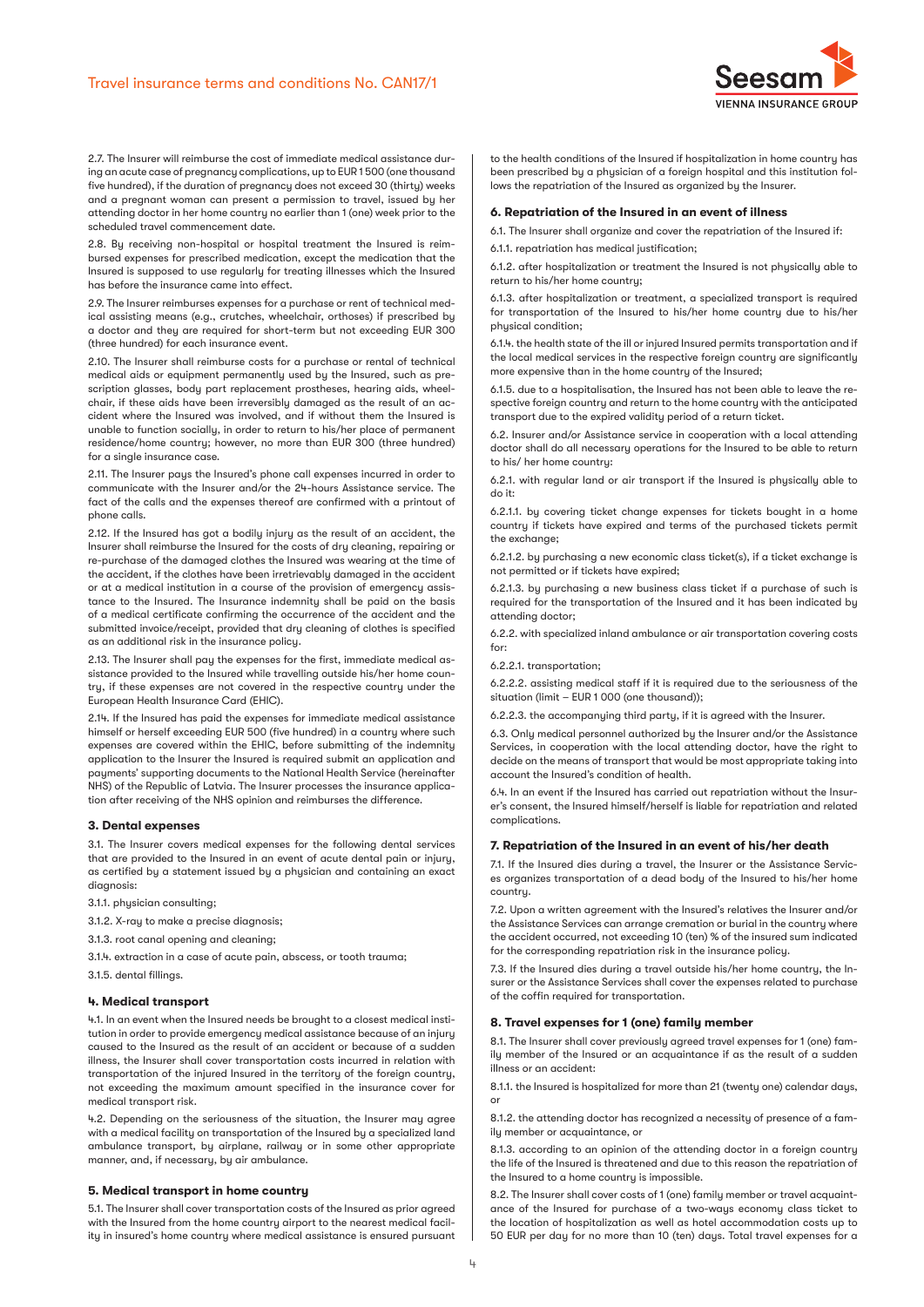

family member or travel acquaintance cannot exceed the insured sum specified in the insurance cover for that Insured risk.

8.3. The Insurer shall covers the aforesaid expenses if the hospitalization of the Insured has happened under a care of the Insurer and/or Assistance Service and this case continues to be under guidance of the Insurer and/or Assistance Service as well as if the Insurer and/or Assistance Service medical staff together with an attending doctor have agreed on the necessity of presence of a family member for improvement of the Insured's health condition.

#### **9. Transportation of a minor child to a home country**

9.1. In an event if the Insured, who travels together with another Insured – a minor child (up to age of 16), cannot return home from the travel in due time due to hospitalisation, the Insurer shall pay the costs associated with transportation of the child back to his/her home country. The said costs shall not be reimbursed, if the Insured's spouse, a relative of the child or the Insured's travel companion travels together with the Insured.

9.2. The Insurer shall cover the aforesaid expenses if the transportation of the Insured's child to his/her home country has happened by a mutual written agreement with the Insurer.

#### **10. Substitution of the Insured**

10.1. If during a business travel outside the home country urgent hospitalization and/or repatriation of the Insured is required, and it is necessary for the Policyholder to replace the Insured with another person, the Insurer shall pay, upon a previous coordination of costs, for a two-way economy class ticket to another person designated in writing by the Policyholder, and the substitute shall continue to perform the Insured's professional duties in the foreign countru.

10.2. The Insurer shall pay for the said tickets only if the repatriation or hospitalization of the Insured has been coordinated with the Insurer and/or the Assistance Service and the case continues to be under control of the Insurer and/or the Assistance Services.

10.3. In an event of substitution of the Insured his/her the insurance cover, except, the risk of the substitution of the Insured, shall not be carried over to the substituting person.

#### **11. Exceptions**

11.1. No medical, transportation and/or repatriation expenses for a sudden illness or physical injury shall be reimbursed if the cause of the illness or injuru is:

11.1.1. directly or indirectly related to human immunodeficiency virus (HIV) or any related illness, including AIDS;

11.1.2. radioactive poisoning, poisoning with biological and/or chemical substances;

11.1.3. sexually transmitted diseases and any other conditions relating thereto.

11.2. Travel insurance shall not cover medical costs and related transportation and/or repatriation costs:

11.2.1. which have occurred when being engaged in winter kinds of sports outside specially designed and processed and equipped runs;

11.2.2. for treatment of chronic or congenital diseases, with the exception of an acute exacerbation of chronic diseases under the provisions of insurance risk block "Medical expenses and health" in Paragraph 2.5. of Part B of these Terms and conditions;

11.2.3. for the treatment of an illness, the symptoms of which were visible prior to the commencement of the travel;

11.2.4. for diagnosis and preventive examinations;

11.2.5. for treatment that requires staying at a hospital more than 30 (thirty) daus:

11.2.6. for a plastic surgery and cosmetic treatments;

11.2.7. for examination and treatment related to pregnancy, termination of pregnancy, abortion, premature birth and post-natal complications;

11.2.8. for procedures prescribed by a therapist and related to rehabilitation (e.g., physical therapy, therapeutic exercises);

11.2.9. for treatment of any nervous or mental illnesses, regardless of their classification, as well as for treatment of mental depression and insanity, psychotic reactions and/or impaired consciousness, regardless of the reason, which caused them;

11.2.10. for heart and vascular surgery, tissue and organ transplantation, for prosthesis;

11.2.11. for surgeries which are not urgent, including knee surgery (arthroscopy or otherwise), or in an event of injury of meniscus or injury of knee ligament;

11.2.12. for the non-traditional methods of treatment specified in laws and regulations of the Republic of Latvia;

11.2.13. when the sudden illness of the Insured, accident or any other Insured risk event specified in the insurance cover has occurred under the influence of alcohol (establishing a causal link between alcohol intoxication and injuries obtained);

11.2.14. for treatment of infectious diseases against which, while staying in a certain geographical region, epidemiologists recommend vaccination, but this exception does not apply if the Insured prior to the travel has undergone a full course of vaccinations within the timeframes specified in the vaccination plan;

11.2.15. if the Insured has intentionally used toxic substances and/or drugs, that results in acute, severe poisoning, sudden illness, accident or any other event of the Insured risk;

11.2.16. which have arisen from the Insured's suicide or attempted suicide; 11.2.17. if the Insured has participated in a criminal offence;

11.2.18. if the Insured after reception of emergency medical assistance refuses from repatriation, although according to a medical certificate the Insured's medical condition permits to travel;

11.2.19. for unforeseen medical services, death or disablement, transportation and/or repatriation if the Insured has been travelling with the intention to participate in competitive sports, sports games or trainings, unless it has been stated in an Insurance policy;

11.2.20. Travel insurance shall not cover medical expenses at the Insured's home country, except cases when the parties agree assessing the circumstances of an event.

# II. Insured risk block – accidents

1. The insured risk block ACCIDENTS includes:

- Disability;
- Event of death;
- Bone fracture.

#### **2. Disability**

2.1. If the Insured while travelling outside the home country has sustained a physical injury as the result of an accident and if the injury has resulted in an irreversible, complete disablement, which occurs within 1 (one) year after the accident having caused the injury, the Insurer shall pay to the Insured an insurance indemnity, amount of which is calculated by multiplying the insured sum with the percentage of the irreversible disablement specified in the Table for calculation of insurance indemnity.

2.2. The insurance indemnity shall not be paid unless the disablement is recognized as permanent and irreversible loss.

2.3. Before the insurance indemnity payment the Insurer may request an additional medical examination of the injured Insured, whose disablement is the basis for a payment of the insurance indemnity.

2.4. If the Insured is left-handed, the percentage set out for the calculation of the left and right limb injuries, shall be changed respectively.

2.5. Table for calculation of insurance indemnity:

| <b>Permanent health damage</b><br>(disablement) | Insurance indemnity in<br>per cent from insured sum |      |
|-------------------------------------------------|-----------------------------------------------------|------|
|                                                 | <b>Right</b>                                        | Left |
| Loss of one arm                                 | 60 %                                                | 50 % |
| Loss of on wrist and forearm                    | 60%                                                 | 50%  |
| Loss of one leg above the knee                  | 60 %                                                | 60 % |
| Loss of one leg at or below the knee            | 50 %                                                | 50%  |
| Loss of one foot                                | 40%                                                 | 40%  |
| Loss of sight in one eye                        | 50%                                                 |      |
| Loss of sight with both eyes                    | 100%                                                |      |
| Complete loss of speech                         | 100%                                                |      |
| Complete deafness of both ears                  | 100 %                                               |      |

## **3. Death in an accident**

3.1. If the Insured sustains a physical injury in an accident, under influence of external factors which are beyond the control of the Insured, while travelling during the insurance period, and if this injury results in death that occurs no later than 1 (one) year after the accident having caused the death, the insured sum shall be paid to the beneficiary in accordance with laws and regulations of the Republic of Latvia.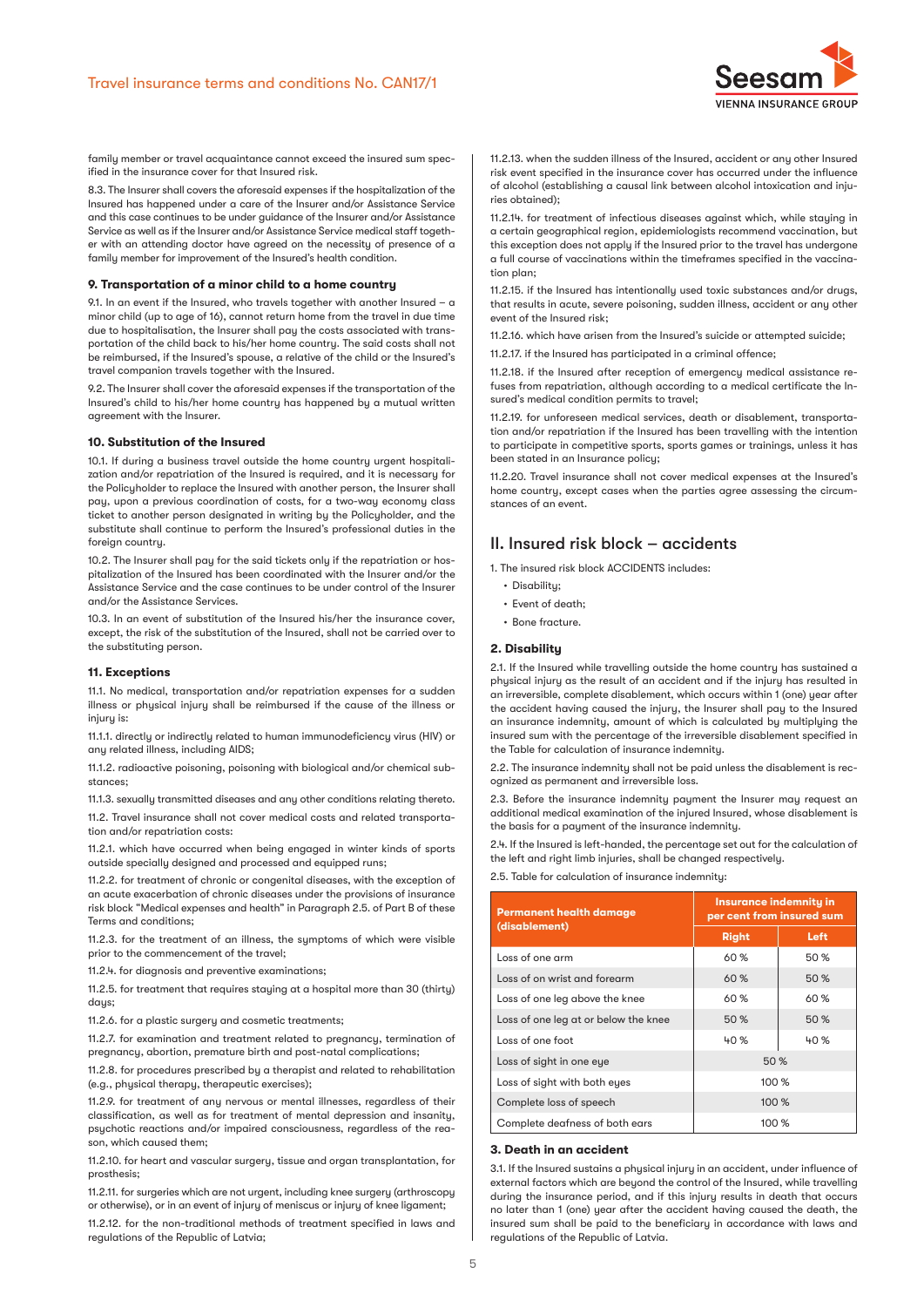

3.2. If the Insured is missing due to forced landing, stranding, sinking or crash of the means of transport in which he/she travelled, the insurance indemnity shall be paid in accordance with the procedures set out in the laws and regulations of the Republic of Latvia for such cases.

3.3. If an insurance indemnity for irreversible disablement has been previously paid to the Insured and if the same accident has resulted in death of the Insured, the amount to be paid to the beneficiary shall be reduced by the amount paid for the disablement.

## **4. Bone fractures**

4.1. If during travel as the result of an accident the Insured suffers a bone fracture then the Insurer pays the insurance indemnity for the bone fracture justified by a medical certificate of a specializing physician indicating a type of bone fracture and defining a precise diagnosis.

4.2. The amount of the insurance indemnity is calculated by multiplying the insured sum with the corresponding indemnity percentage that is specified in "Table for calculation of an insurance indemnity in the event of bone fractures".

4.3. If during the insurance period the Insured suffers several mutually unrelated bone fractures or the Insured suffers several bone fractures at the same accident then each of them is calculated the insurance indemnity, however the maximum insurance indemnity for one accident or several accidents together shall not exceed insured sum specified in the insurance policy for a bone fracture risk during one trip.

4.4. If several positions correspond to one fracture in the Table for indemnity calculation then the insurance indemnity is calculated pursuant to the most severe fracture.

4.5. Insurance indemnity is not paid for:

4.5.1. a pathologic bone fractures as well as for repeated fractures;

4.5.2. for bone fractures suffered due to artificial devices (transplants, implants, prosthesis) placed in the Insured's body.

| <b>Fracture or injury</b>                                   | <b>Insurance</b><br>indemnity, % |  |
|-------------------------------------------------------------|----------------------------------|--|
| <b>BONE FRACTURES</b>                                       |                                  |  |
| <b>Head and neck bone fractures</b>                         |                                  |  |
| Traumatic tooth fracture (number - for each tooth)          | 5%                               |  |
| Nasal bone fracture                                         | 20%                              |  |
| Lower jaw fracture                                          | 8%                               |  |
| One orbital fracture                                        | 8%                               |  |
| Both orbit fracture                                         | 16%                              |  |
| One cheekbone fracture                                      | 8%                               |  |
| Both cheek bone fractures                                   | 16%                              |  |
| Upper jaw fracture                                          | 8%                               |  |
| Cranial vault fracture                                      | 20%                              |  |
| Skull base fracture                                         | 25%                              |  |
| Multiple skull base bone fractures                          | 45%                              |  |
| A cervical vertebral fracture $C, -C$ ,                     | 7%                               |  |
| Multiple cervical vertebral fractures $C_1$ - $C_7$         | 14%                              |  |
| One herniated cervical intervertebral disc                  | 5%                               |  |
| Multiple herniated cervical intervertebral discs            | 10%                              |  |
| <b>Thoracic fractures</b>                                   |                                  |  |
| Sternal fracture                                            | 7%                               |  |
| One rib fracture                                            | 1%                               |  |
| Multiple rib fractures                                      | 3%                               |  |
| One thoracic vertebral fracture $\text{Th}_{1}$ -Th $_{12}$ | 7%                               |  |
| Multiple thoracic vertebral fractures Th,-Th,               | 14%                              |  |
| One herniated intervertebral disc                           | 5%                               |  |
| Multiple herniated intervertebral discs                     | 10%                              |  |
| Shoulder and upper arm fractures                            |                                  |  |
| Scapular fracture                                           | 5%                               |  |
| Both scapular fractures                                     | 10%                              |  |

| <b>Fracture or injury</b>                                         | <b>Insurance</b><br>indemnity, % |  |
|-------------------------------------------------------------------|----------------------------------|--|
| Collar bone fractures                                             | 5%                               |  |
| Upper arm humerus fracture                                        | 20%                              |  |
| Upper arm fracture                                                | 15%                              |  |
| Upper arm double fracture                                         | 20%                              |  |
| Shoulder, forearm and hand bone fractures                         |                                  |  |
| Elbow joint three bone fracture                                   | 25%                              |  |
| Elbow joint two bone fracture                                     | 20%                              |  |
| Elbow joint one bone fracture                                     | 10%                              |  |
| Elbow fracture without dislocation                                | 7%                               |  |
| Elbow fracture with dislocation                                   | 10%                              |  |
| Processus styloideus ulnae fracture                               | 3%                               |  |
| Radius fracture without dislocation                               | 7%                               |  |
| Radius fracture with dislocation                                  | 10%                              |  |
| Radius bone lower end fracture                                    | 5%                               |  |
| Processus styloideus radii fracture                               | 3%                               |  |
| Both forearm bone fracture                                        | 10%                              |  |
| Wrist surface fracture                                            | 8%                               |  |
| Wrist (carpus), bone fracture<br>(except the scaphoid bone)       | 3%                               |  |
| Scaphoid fracture                                                 | 6%                               |  |
| Wrist (metacarpal) bone fracture                                  | 3%                               |  |
| Hand I finger fracture                                            | 3%                               |  |
| Hand one II-V finger fracture                                     | 1.5%                             |  |
| Hand's multiple II-V finger bone fractures                        | 3%                               |  |
| <b>Lumbar and pelvic fractures</b>                                |                                  |  |
| Lumbar vertebra fracture of the $L, -L,$                          | 7%                               |  |
| Multiple Lumbar vertebrae fracture L.-L.                          | 14%                              |  |
| A lumbar intervertebral disc rupture                              | 5%                               |  |
| Multiple lumbar intervertebral discs rupture                      | 10%                              |  |
| Sacrum fracture                                                   | 10%                              |  |
| Tail bone fracture                                                | 5%                               |  |
| Pelvic iliac fracture                                             | 8%                               |  |
| Pelvic symphysis fracture                                         | 8%                               |  |
| Fractures of the acetabulum                                       | 15%                              |  |
| Multiple pelvic fractures                                         | 15%                              |  |
| <b>Hip and femoral fractures</b>                                  |                                  |  |
| Hip neck fracture                                                 | 20%                              |  |
| Pertrochanteric hip fracture (femoral upper part)                 | 20%                              |  |
| Subtrochanteric hip fracture (femoral upper part)                 | 20%                              |  |
| Femoral fracture in the middle part                               | 25%                              |  |
| The lower part of the thigh bone fracture<br>(knee discontiquous) | 25%                              |  |
| Femoral double fracture                                           | 30%                              |  |
| Femoral knee fracture                                             | 15%                              |  |
| Knee and shin bone fractures                                      |                                  |  |
| Meniscus fracture                                                 | 3%                               |  |
| Patella fracture                                                  | 5%                               |  |
| Knee condyles fracture                                            | 5%                               |  |
| Knee joint tibia fracture                                         | 15%                              |  |
| Lower leg tibia fracture                                          | 8%                               |  |
| Lower leg tibia double fracture                                   | 15%                              |  |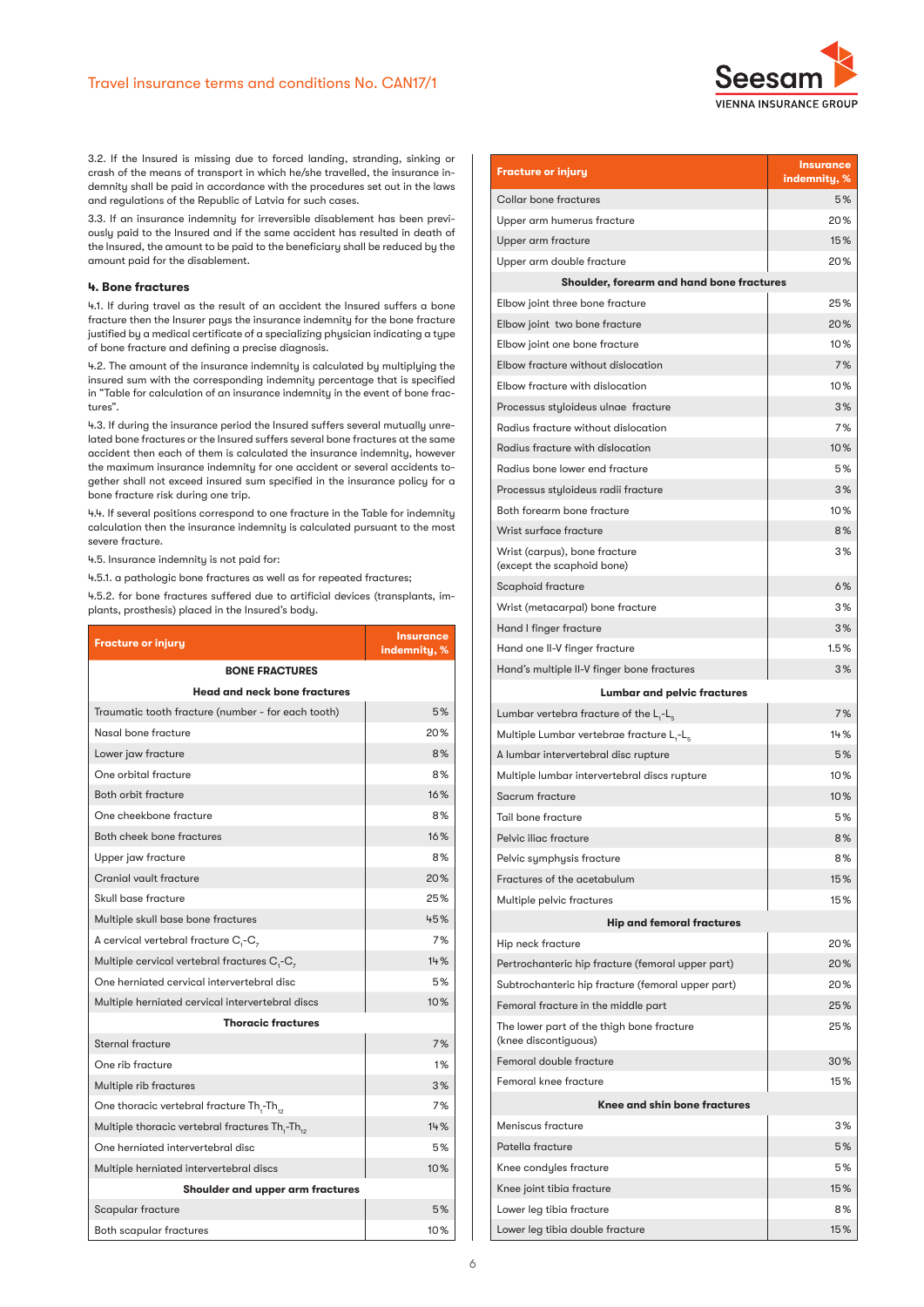

| <b>Fracture or injury</b>                            | <b>Insurance</b><br>indemnity, % |  |
|------------------------------------------------------|----------------------------------|--|
| Lower leg fibula fracture                            | 5%                               |  |
| Lower leg fibula fracture                            | 15%                              |  |
| Lower leg both bone fracture                         | 15%                              |  |
| The foot and ankle joint fractures                   |                                  |  |
| Medial (one) ankle fracture                          | 6%                               |  |
| Lateral (one) ankle fracture                         | 6%                               |  |
| Lower leg lower back part fracture (posterior ankle) | 6%                               |  |
| One foot two ankle fracture                          | 10%                              |  |
| One foot three ankle fracture                        | 15%                              |  |
| Feet heel fracture                                   | 7%                               |  |
| Tarsal bone fracture                                 | 3%                               |  |
| Multiple tarsal bone fracture                        | 7%                               |  |
| One foot metatarsal fracture                         | 3%                               |  |
| Multiple feet metatarsal bone fractures              | 7%                               |  |
| One foot finger fracture                             | 1.5%                             |  |
| Multiple toe fractures                               | 3%                               |  |

# III. Insured risk block – baggage

1. Insured risk block BAGGAGE includes:

- Baggage delay;
- Baggage damage, loss
- Baggage theft during travel;
- Delay, lost, damage or theft of sports equipment;
- Insurance of sports equipment:

2. In these terms and conditions, the term "baggage" includes all the bags and suitcases taken by the Insured with him/her on travel, along with their contents, all together, regardless of the number of bags and/or suitcases.

3. Sports equipment insurance for the Insured is effective under a condition the Insured has purchased any of "Active recreation/sports" or "Winter recreation/sports" programs for the time period of travel and a policy includes risk covering loss of sports equipment.

4. Insured sum for each baggage insurance risk applies to the whole number of the Insured's bags and suitcases taken by the Insured with him/her on travel, along with their contents, in aggregate. An individual bag / suitcase making a part of the "baggage" is considered to be a 1 (one) "baggage unit", and the insured sum of it is calculated by dividing the insured sum by the number of all the bags and/or suitcases taken by the Insured with him/her on travel.

Pram in the meaning of these conditions is considered to be "a baggage unit".

5. In a case of travel of the Insured person by air, the insurance shall apply to the baggage only if the baggage is registered on the name of the Insured.

6. In an event of travel of a family or group of persons, the members of which are insured, and the whole baggage of this family or group is registered on the name of a particular Insured, the insurance indemnity shall be paid out solely to this Insured as for (1) one baggage.

7. If the Insurer pays the insurance indemnity for a purchase of a new item replacing the damaged baggage item or sports equipment then the Insurer is eligible to keep the damaged item.

#### **8. Baggage delay**

8.1. If during travel outside the home country, following an air flight the Insured's baggage is delayed for no less than 4 (four) hours due to the airlines fault, the Insurer shall cover the Insured's costs, provided that the following conditions are met:

8.1.1. the purchases are essential hygiene products, and proper clothing suitable to the relevant climatic conditions;

8.1.2. the purchases have been made to replace the personal clothing and essential hygienic products left in the delayed baggage or baggage unit;

8.1.3. The Insured has turned to the airline with a claim to reimburse the delayed baggage or baggage unit but the airline has refused to compensate the Insured's costs or has covered them only partially.

8.2. Deductible in the event of baggage delay risk shall not be applied if the Insured's expenses in accordance with provisions of paragraph 8.1of Block III in the Part B do not exceed EUR 50 (fifty) (or the equivalent in any other currency on the date of the occurrence of the loss in accordance with the quoted and unquoted currency translation method set by the Bank of Latvia). If the Insured's expenses for delayed baggage exceed EUR 50 (fifty), the deductible for each Insured event shall be 15 (fifteen) % from the total amount of replacement purchases.

8.3. The amount paid for the baggage delay is deducted from the insurance indemnity to be paid if entire baggage, separate luggage bag or a suitcase is regarded as lost in accordance to the paragraph 9 of this Article.

8.4. In case of the baggage delay the following expenses of the Insured are not reimbursed:

8.4.1. purchase of food;

8.4.2. purchase of beverages:

8.4.3. purchase of decorative cosmetics (facial, eye, eyebrow and/or lip cosmetics intended for day or night make-ups and fragrances;

8.4.4. for use of any transpiration to receive delayed baggage or baggage unit at the airport;

8.4.5. if baggage is delayed when the Insured has returned to the home country.

#### **9. Baggage theft, loss**

9.1. If during transportation the baggage that was registered on the name of the Insured and that was under management of the airline is lost or damaged due to the airline's fault, the Insurer shall pay the insurance indemnity to the Insured for the baggage lost or damaged only when the relevant airline has acknowledged the fact of loss of baggage in writing and issued a statement containing confirmation of the fact of the baggage loss or damage and specification of the compensation paid or refusal to pay it.

9.2. The Insured shall be paid repair expenses (limit – EUR 50(fifty)) for a registered bag or suitcase handed to the airline. In case it is impossible to repair the damaged bag or suitcase then the Insurer shall pay for the purchase of a new, equal suitcase or bag (limit – EUR 150 (one hundred and fifty)).

9.3. In the event when during the transportation individual baggage items of the Insured are damaged, The Insurer shall indemnify repair expenses of the damaged baggage items. If it is found that it is impossible to repair the baggage item then the Insurer shall pay the insurance indemnity to the Insured taking into account the actual value of each item. The insurance indemnity is paid under a condition that damage of the individual item is found and iustified with a document right after receiving it from the carrier.

9.4. In case of lost baggage the Insurer indemnifies the insurance indemnity equal to actual value of the baggage.

9.5. The indemnity for each group of baggage item (e.g., clothing, foot-wear, underwear, souvenirs, pram, etc.) is limited to EUR 250 (two hundred and fifty), but for each baggage item it is limited up to EUR 150 (one hundred and fifty).

9.6. In case if the Insured is unable to provide documental proof for the actual value of the damaged or stolen baggage then the Insurer will determine the value of the baggage according to the market price level at the moment when the item or baggage is damaged or lost by applying 10 (ten) % for each year since the day of purchase but not exceeding 60 (sixty) % due to its wear.

9.7. When paying the insurance indemnity for baggage damage or lost, the Insurer shall deduct from the indemnity to be paid the insurance indemnities previously paid for baggage delay according to this contract and a compensation paid by the carrier if there was such.

9.8. Maximum insurance indemnity may not exceed the insured sum for baggage damage or loss risk specified in the insurance policy.

9.9. If the Insurer pays the insurance indemnity for purchase of a new item replacing the damaged baggage item then the Insurer is eligible to have the damaged item.

9.10. In case if within 60 (sixty) days following the baggage delay date the carrier does not provide an opinion on the baggage loss, the Insurer pays out insurance indemnity pursuant to provisions of these terms and conditions regarding baggage lost during transportation, however, not exceeding the maximum insured sum for the baggage lost risk as specified in the insurance cover.

## **10. Baggage theft during travel**

10.1. If during travel except the time of the air flight, the whole Insured person's baggage or individual baggage items are stolen or robbed, the Insurer shall reimburse the Insured's expenses for purchases with the purpose to replace the stolen baggage items.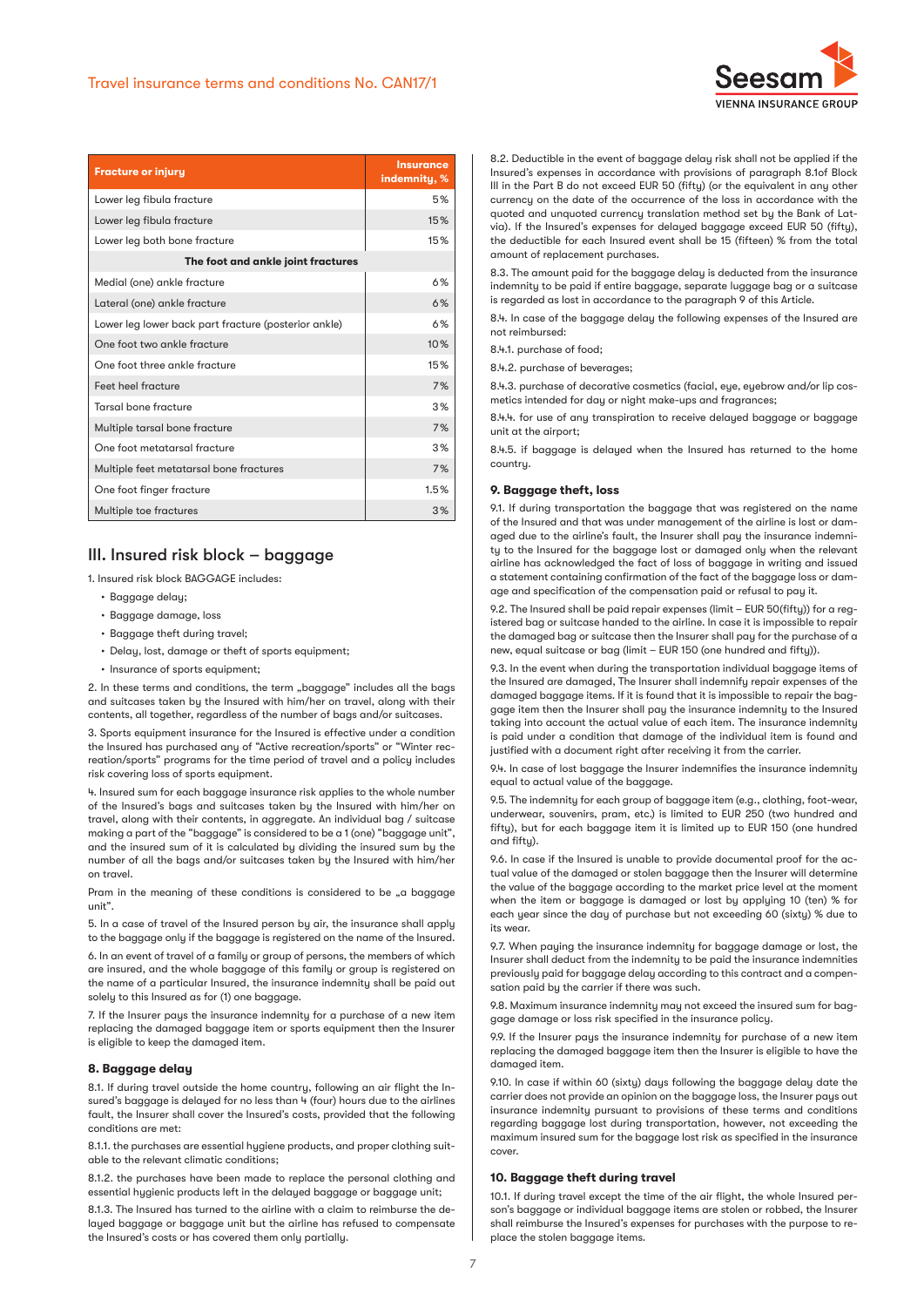

10.2. Maximum insurance indemnity for all replacing items together shall not exceed the insurance amount for the baggage theft risk stated in the insurance cover.

10.3. In case of theft of individual baggage items the Insured is reimbursed the actual expenses for the purchase of replacing items but not more than 30 (thirty) % of the total insured sum specified in the insurance policy for the baggage theft risk for each newly purchased baggage item.

10.4. The Insurer shall pay insurance indemnity only if the baggage theft has been registered by the police of the relevant foreign country, which is certified by a police statement issued to this effect.

10.5. Upon an agreement with the Insurer, expenses incurred by the Insured in the home country for purchase of baggage items equivalent to the stolen items may be reimbursed, however, not exceeding 50 (fifty) % of the value thereof, subject to the above provisions of this section.

## **11. Delay, loss or damage of sports equipment during an air flight**

11.1. If after the flight the Insured's sports equipment delays more than 4 (four) hours then the Insurer shall cover the Insured's expenses for rental of sports equipment limited to EUR 30 (thirty) per day, under a condition that equipment rental expenses are reimbursed up to a day (including this day), when the Insured receives equipment which is delayed after the flight.

11.2. If the sports equipment which was registered on the name of the Insured for transportation as baggage and was under the control of carrier is lost, then the Insured shall receive the insurance indemnity for the loss of the sports equipment when the loss of the equipment is certified by the carrier and the carrier has issued a statement certifying the fact of equipment lost.

11.3. The Insurer shall pay the expenses of the Insured for rent of sports equipment with a limit EUR 30 (thirty) per day while the lost sports equipment is missing (during the period of policy). If it is found that sports equipment is lost, the Insurer shall pay the insurance indemnity to the Insured taking into account the actual value of the equipment but not exceeding the insured sum specified in the insurance cover for risk of sports equipment lost deducting expenses for equipment rental abroad and compensation paid by a carrier if there was such.

11.4. If during the transportation one or several Insured's sports equipment items (or parts thereof) are damaged and they were registered for the transportation on the name of the Insured and were under the control of the carrier, the Insurer shall pay the proved expenses for repair of the damaged sports equipment.

11.5. In case the sports equipment may not be repaired due to irreversible damage and/or due to the damage it is not suitable for further use at a full extent for its intended purpose, the insurer shall pay to the Insured for rental of sports equipment with a limit of EUR 30 (thirty) per day or purchase of new, equal equipment taking into account the insured sum stated in the insurance cover. The Insured may not receive the insurance indemnity for both rental of sports equipment and purchase of new equipment.

11.6. The insurance indemnity shall not be paid for the sports equipment delay if the equipment has been delayed when the Insured returns to the home country.

#### **12. Insurance of sports equipment, except the time of air transportation**

12.1. During travel except the time when the equipment is under control of airline, the sports equipment is insured for the following insured events:

12.1.1. damage of sports equipment that has occurred when the Insured suffers an accident;

12.1.2. damage of sports equipment or its loss due to:

12.1.2.1. fire or natural disaster impact,

12.1.2.2. accident of the mean of transportation which is used for transportation of sports equipment;

12.1.3. theft of sports equipment during travel.

12.2. In the event of sports equipment damage or theft the Insurer shall pay to the Insured one alternative of the following:

12.2.1. expenses of the Insured for sports equipment rented abroad with a limit of EUR 30 (thirty) per day.

12.2.2. expenses of the Insured for purchase of new, equal sports equipment aboard.

12.3. The Insurer shall pay an insurance indemnity only if theft of sports equipment has been registered by the police of the relevant foreign country, which is certified by a police statement issued to this effect.

12.4. The Insured may not receive the insurance indemnity for both rental of equipment and purchase of new equipment.

12.5. After an agreement with the Insurer the expenses may be reimbursed to the Insured for purchase of equal sports equipment after returning to the Insured's home country but no more than 50 (fifty) % of insured sum specified in the insurance policu for sports equipment insurance risk.

## **13. Exceptions in insurance of baggage risks**

The insurance indemnity shall not be paid in the following events related to baggage risks:

13.1. For baggage risk(s) not specified in an insurance policy;

13.2. For scratched or broken glass items or other breakable items;

13.3. For damage to the Insured person's baggage or individual items contained therein caused by leakage of a liquid contained therein;

13.4. For loss or damage caused by customs or other official bodies when arresting, examining, seizing or destroying baggage, luggage bags or suitcases, personal belongings in accordance with the existing laws and regulations of the relevant foreign country;

13.5. If within 24 (twenty-four) hours after an establishment of the fact of baggage delay, lost or damage, it was not reported to the airline;

13.6. If the baggage during travel is left unattended or in a visible and accessible location, or in an unlocked vehicle;

13.7. For loss of cash, currency or banknotes, credit cards, checks, travel tickets, all kinds of securities, coupons, manuscripts, presentation materials;

13.8. For jewellery or precious metals, furs, antiques and rare objects or works of art;

13.9. For hardware, video, audio, photo devices, mobile phones and other communication devices and accessories;

13.10. For vehicles or their accessories (accessories, spare parts);

13.11. For loss or damage of music instruments;

13.12. For optical products, hearing aids, prostheses, dentures, medicines;

13.13. For loss of baggage which has taken place in unclear circumstances and/or in the territory of an airport before the Insured's departure with the intended flight;

13.14. For missing of individual baggage items from the Insured's baggage which is handed in for airline control during a flight;

13.15. If sports equipment damage is minor and aforesaid sports equipment is suitable for wholesome further use for the intended purpose;

13.16. If the sports equipment except of time of transportation is not damaged in an accident;

13.17. If within 24 (twenty-four) hours from an establishment of the fact of sports equipment theft, except time of transportation, the report is not submitted to the police of the relevant foreign country;

13.18. If the Insured is unable to provide documental proof of an insured event for the corresponding baggage and/or sports equipment.

# IV. Insured risk block – course of travel

1. The insured risk block COURSE OF TRAVEL includes:

- Delayed arrival at the place of departure:
- Delayed flight or short-term cancellation;
- Delayed transit;
- Travel interruption;
- Cancellation of travel;
- Expenses for alternative mean of transportation due to natural disaster;
- Loss or theft of passport or ID card;
- Theft of money;
- Insurance of ski pass;
- Insurance of closed ski run.

# **2. Delayed arrival at the place of departure**

2.1. In the context of the present Insurance Terms and Conditions, late arrival at the place of departure (airport) is a situation when the Insured has arrived late at the airport abroad (at a time when registration for the corresponding flight has been terminated) due to the following reasons:

2.1.1. the vehicle used by the Insured to come to the airport is involved in a road traffic accident on the way;

2.1.2. delay or failure to depart due to technical failure of a regular means of transport that is used to come to the place of departure;

2.1.3. jams or traffic restrictions or officially notified bans caused by weather conditions (snow avalanche, snowfall, landslides, floods, storms, etc.);

2.1.4. delay has been caused by an attack referred to in the Criminal Law.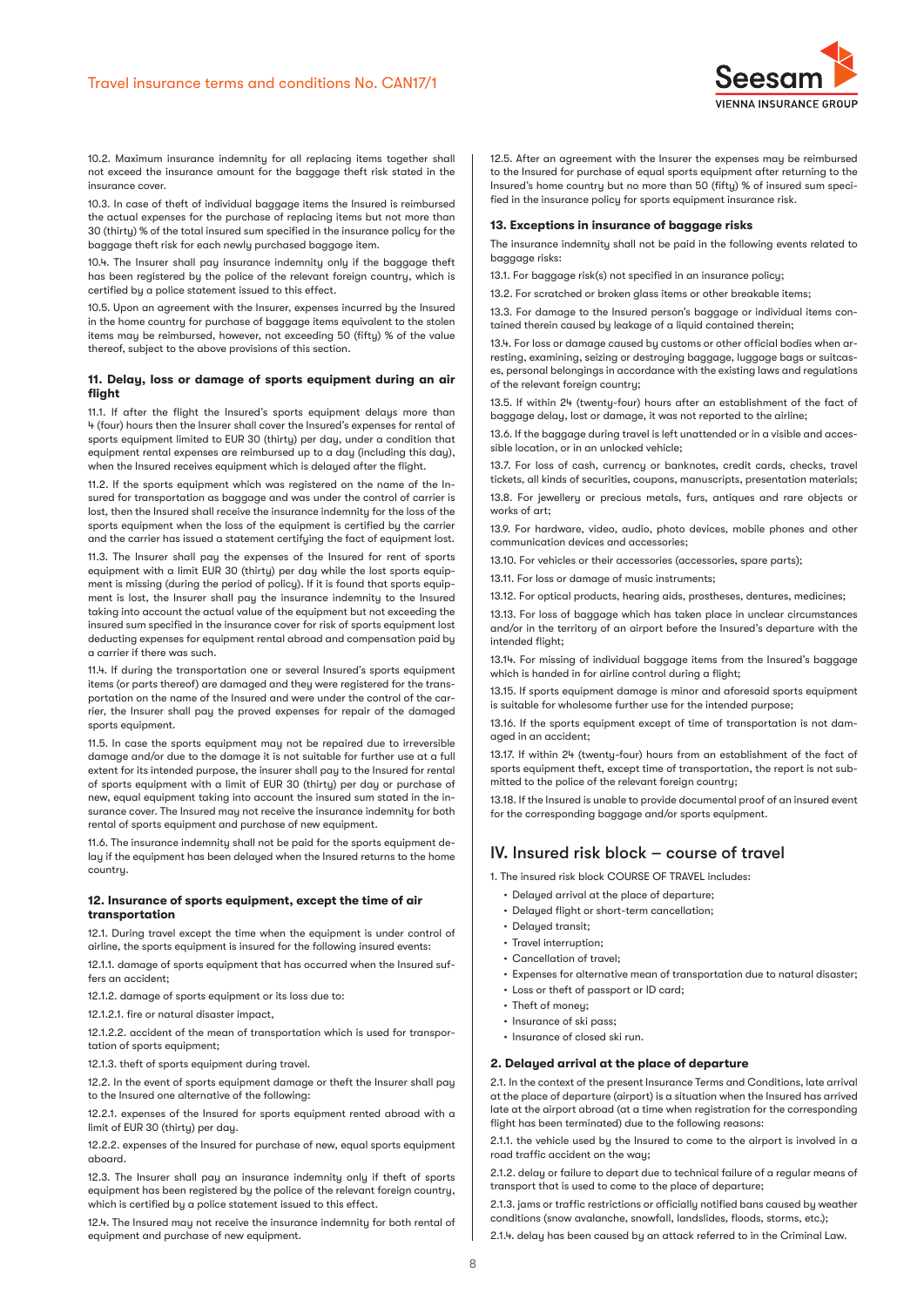

2.2. The Insurer shall reimburse the Insured's reasonable additional expenses incurred by him/her to arrive at the airport in good time or to continue the travel after the delayed arrival at the airport, including the costs of alternative means of transport and/or hotel accommodation costs.

#### **2.3. The expenses of the Insured are not reimbursed:**

2.3.1. due to late arrival at the airport if arrival at the place of departure is delayed by the official public authorities;

2.3.2. due to late arrival to a transit flight.

# **3. Delayed or temporarily cancelled flights**

3.1. Flight delay or short-term cancellation risk refer to each Insured's flight separately.

3.2. If an air flight of the Insured's travel is delayed or temporarily cancelled for 4 (four) or more hours, the Insurer shall cover the Insured's expenses:

3.2.1. for meals (limit –EUR 30 (thirty) per day), hotel (limit – EUR 70 (seventy) per day) and/or transportation from the airport to the hotel and back (limit – EUR 30 (thirty)), having been incurred due to delay or temporary cancellation of the air flight, not exceeding the insured sum for flight delay or temporary cancellation risk specified in the insurance cover, for the period from the officially scheduled time of departure of the air flight till the actual departure by the next possible flight;

3.2.2. 50 (fifty) % of the price of another new airline ticket or a ticket of other type, which is bought by the Insured with the purpose to continue the travel by another flight or by other means of transport, instead of the delayed or temporarily cancelled air.

3.3. Travel insurance in the event of delay or temporary cancellation of a flight applies to all regular air flights carried out by registered airlines, lists of which are published, as well as to charter flights.

### **3.4. Exceptions regarding flight delay or temporary cancellation risk**

The Insurer shall not compensate the expenses incurred due to the air flight delay or temporary cancellation risk:

3.4.1. if the flight is delayed or temporarily, cancelled for a period of less than 4 (four) hours;

3.4.2. if the Insured has not checked-in for the particular flight;

3.4.3. for purchase of alcoholic beverages;

3.4.4. when the expenses are reimbursed by a travel organizer or other third party;

3.4.5. expenses reimbursed by the relevant airline under the Montreal International Air Carrier Liability Convention (28.05.1999.) and the European Parliament and European Council Regulation No.261/2004 establishing common rules on compensation and assistance to passengers in the event of denied boarding and of cancellation or long delay of flights;

3.4.6. if the Insured cannot provide to the Insurer a documentary proof of a flight delay or temporary cancellation.

#### **4. Delayed transit**

4.1. Insurance in the event of a delayed transit is effective only is such risk is indicated in the insurance policy.

4.2. If the Insured's travel consists of several, connecting, transit trips, the first of which is an air flight, and it is delayed or temporarily cancelled due to technical reasons or bad weather conditions, regardless of the delay time, and if in connection with this the Insured person, upon his/her arrival to the transit point, has been late for his/her next trip, the Insurer shall compensate the following expenses incurred by the Insured:

4.2.1. re-ticketing or purchase of a new economy class ticket, to continue the intended travel with the same means of transport or an alternative means of transport;

4.2.2. hotel costs at the transit point (limit – EUR 70 (seventy) per day), if due to technical reasons it is impossible to continue travel at once;

4.2.3. 50 (fifty) % of the costs for the booked and paid hotel accommodation in the travel destination point for as many days as the Insured could not stay in this hotel.

4.3. The total insurance indemnity shall not exceed the insured sum specified in the insurance policy for the delayed transit risk.

4.4. A transit point for a travel can be a foreign port, airport, train or bus station, ferry terminal, where the Insured has planned to transfer to another vehicle to continue the travel.

#### **4.5. Exceptions in the event of delayed transit**

The insurance cover does not include the Insured's expenses if:

4.5.1. the transit period (the period between the scheduled arrival time of the flight at the transit point and the time of commencement of the travel with the next transport vehicle) is 2 (two) hours or less;

4.5.2. the transit period, (the period between the scheduled arrival time of the flight at the transit point and the time of commencement of the travel with the next transport vehicle) is 12 (twelve) hours or more;

4.5.3. at the transit point the Insured is refused a place on board due to lack of free places;

4.5.4. transit is delayed due to the fact that the arrival to the transit point has been delayed by the official authorities;

4.5.5. the costs have been covered by another person or airline;

4.5.6. late arrival at the departure point occurred due to errors made by a transport company or the travel organizer in organizing traffic, computer error or negligence from the part of the employee responsible for arrangement and planning of the Insured's travel.

#### **5. Travel interruption**

5.1. The travel interruption risk is in effect if it is specified in the insurance cover.

5.2. Travel interruption is an event when the Insured is forced to stop ongoing travel to prematurely return to the country of commencement of the travel.

5.3. In the event of premature stop of the travel the Insurer shall reimburse the Insured's additional expenses incurred for re-registration of the ticket or purchase of a new ticket, if re-registration is impossible or the Insured is travelling by a car, the Insurer shall compensate rental of a passenger car, in order to return to the country where the travel was started; the Insurer shall compensate also the costs of the Insured for the booked and previously paid hotel accommodation for the unused hotel days, under condition that the travel had to be stopped in connection with the following events that occurred during the travel of the Insured:

5.3.1. a sudden and unexpected acute illness of a first-degree relative of the Insured, which is life-threatening or the relative dies;

5.3.2. loss of the Insured's property or serious material damage to his/her real estate, if the loss or damage has been caused by a crime, fire or natural disaster, in the result of which there is initiated investigation or occurred special circumstances that require the Insured's presence in his/her home country;

5.3.3. a road traffic accident has occurred resulting in damage to the motor vehicle by which the Insured is travelling, and the vehicle's technical damage makes it impossible to continue the journey, so that the Insured must return to his/her home country;

5.3.4. criminal attack on the passenger vehicle by which the Insured has travelled, vehicle theft and robbery;

5.3.5. sudden natural disasters that have not previously been reported in the media and that have taken place in the foreign country, which must be crossed in order to come to the destination country, or in the travel destination country.

## **5.4. The travel interruption expenses shall not reimbursed if:**

5.4.1. occurrence of the event was foreseeable and/or known already before the commencement of the travel;

5.4.2. additional expenses have been covered by another person.

#### **6. Travel cancellation**

6.1. The travel cancellation risk is in effect if it is specified in the insurance cover.

6.2. The expenses of the Insured (expenses for flight tickets, public transportation and booked accommodations) are reimbursed to the Insured for cancellation of his or her planned and paid travel, i.e. if the Insured's travel is cancelled while he/she is at the home country before commencing the travel due to:

6.2.1. sudden, previously unforeseen acute illness of the Insured and it was necessary to receive emergency medical assistance and/or treatment at a hospital;

6.2.2. sudden, previously unforeseen acute illness of the Insured and it is not allowed to travel according to the opinion of a specializing physician;

6.2.3. in the event of Insured's death;

6.2.4. an accident where the Insured has suffered heavy physical injuries;

6.2.5. a sudden and serious acute illness of a first-degree relative of the Insured, which is life-threatening, if the relative suffers in an accident or dies;

6.2.6. sudden, previously unforeseen and acute illness of the Insured's travel companion with whom the Insured planned to travel and a travel package was purchased for two persons, tickets paid and hotel booked;

6.2.7. Loss of the Insured's property or serious material damage to his/her real estate or a company owned by the Insured, if the loss or damage has been caused by a crime, fire or natural disaster, in the result of which the Insured is unable to travel as planned due to initiated investigation;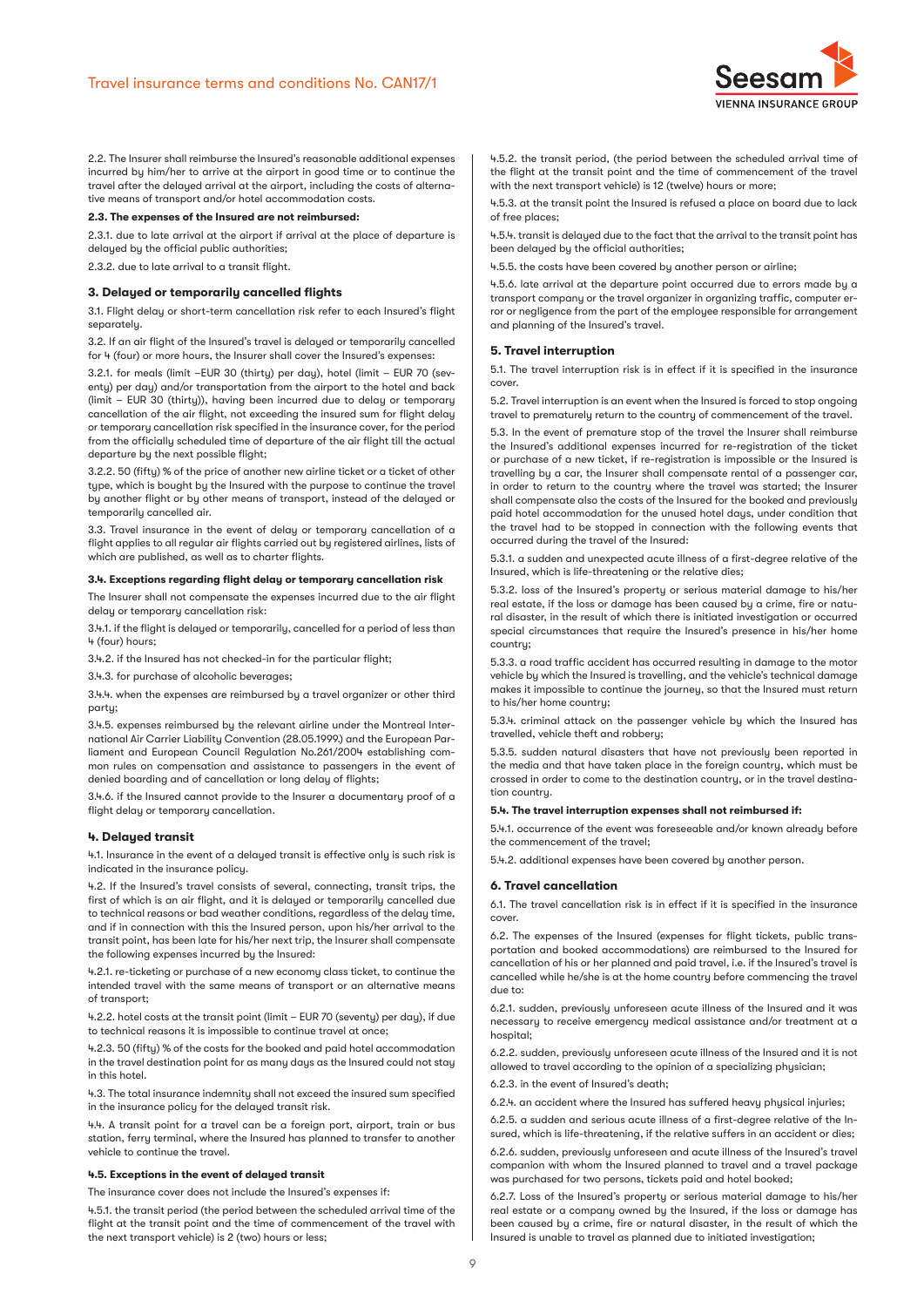

6.2.8. if a vehicle that was planned to be used for entire travel route,

6.2.8.1. has been stolen no more than 30 (thirty) days before travel is started; 6.2.8.2. is damaged in a road traffic accident no more than 14 (fourteen) days before travel is started, if the Insured is found to be a victim in the aforesaid traffic accident;

6.2.9. due to any other personal circumstances under a condition that the Insured has informed the Insurer in a written form no later than 72 (seventy– two) hours before the start of travel.

6.3. It is required to inform the Insurer on the travel cancellation as soon as possible but no later than on a day when it was planned to start to travel while the Insured is in a home country not starting the travel, except conditions stipulated in Paragraph 6.2.9 of this section.

6.4. In an event of travel cancellation the Insured is reimbursed only those travel expenses that the Insured is unable to recover from travel organizer, travel service provider and a carrier according to the contract conditions as concluded by the Insured and the service provider.

6.5. In an event of travel cancellation the Insured firstly requests loss compensation from travel organizer, travel service provider or carrier. The Insurer reimburses the difference between the previously paid travel expenses which the Insured mu prove bu written documents and the compensation amount recovered by subtracting from the indemnity amount the Insured's deductible:

6.5.1. in the amount of 10 (ten) % of the calculated indemnity amount for travel cancellation risk if the travel was cancelled and the Insurer was informed in a written form on the travel cancellation no later than 48 (forty-eight) hours before start of the paid travel;

6.5.2. in the amount of 20 (twenty) % of the calculated indemnity amount for travel cancellation if the travel was cancelled and the Insurer was informed in a written form on the travel cancellation no later than 24 (twenty-four) hours before start of the paid travel;

6.5.3. in the amount of 30 (thirty) % of the calculated indemnity amount for travel cancellation if the travel was cancelled and the Insurer was informed in a written form on the travel cancellation less than 24 (twenty-four) hours before start of the paid travel;

6.5.4. Deductible for travel cancellation due to personal reasons according to the Paragraph 6.2.9 of this section is 50 (fifty) % of the calculated indemnity amount for travel cancellation risk.

6.6. If whole family or several persons including the Insured planned to travel together and Insured's insurance cover includes the risk of travel cancellation and it covers total expenses for travel or travel package of the whole family or group of travellers and it is confirmed by one common bill/receipt then, in the event of cancellation of travel of one or more members of this group of travellers, provided always that this has happened according to provisions of travel cancellation risk of these travel regulations, the insurance indemnity for each person is calculated by dividing the total sum paid for the travel by the number of travellers, and the amount of deductible according to conditions of the paragraph 6.2 above is detracted from the insurance indemnity amount payable to each person.

#### **6.7. Exceptions in the event of travel cancellation risk**

surance shall not cover the Insured's travel cancellation expenses if:

6.7.1. they are compensated to the Insured in a full amount or partially by the corresponding service provider;

6.7.2. the Insured or the Insured's authorized representative has informed the Insurer in writing on the cancellation of travel and the conditions relating thereto after the day when it was planned to start travelling but it was cancelled before the start day (i.e. the first day of travel is the last day when it is possible to apply for travel cancellation risk).

6.7.3. travel cancellation risk occurrence was predictable or known already before entering into the insurance contract;

6.7.4. insurance premium was paid 3 (three) days or less prior to date of occurrence of the conditions that caused travel cancellation;

6.7.5. insurance premium was paid already after occurrence of a travel cancellation reason specified in paragraph 6.2 of this section;

6.7.6. the Insured's travel was paid by another person, who does not claim repayment of the funds invested.

#### **7. Alternative transportation costs due to natural disasters**

7.1. If the Insured, who before the travel had bought a ticket for a specific flight, on arrival at the departure or transit point airport becomes aware of flight cancellation for an indefinite period of time due to natural disasters, the Insurer will reimburse the following unplanned the expenses incurred by the Insured:

7.1.1. for changing of the purchased ticket to another time or flight, or 7.1.2. for purchase of a new economy class ticket, or

7.1.3. for purchase of a ticket for a travel by any other alternative mean of transport, or

7.1.4. the difference between the new/alternative transport ticket and compensation paid by the airline if the compensation is paid only partially.

7.2. Insurance indemnity shall not exceed the insured sum stated in the insurance cover for covering the alternative vehicle expenses.

7.3. No expenses for unplanned alternative transport will be reimburse, if:

7.3.1. the expenses have been compensated in full by the relevant airline or another third party;

7.3.2. the Insured cannot present a statement issued by the airline and confirming the fact of cancellation of the flight;

7.3.3. the flight is cancelled for less than 12 (twelve) hours;

7.3.4. the Insured has not claimed compensation from the airline.

#### **8. Loss or theft of a passport or ID card**

8.1. By means of these insurance Terms and conditions the documents that have to be present during travel are:

8.1.1. a passport;

8.1.2. a personal ID card;

8.1.3. a driver's license;

8.1.4. a paument card.

8.2. In the event of loss or theft of the documents it is required to inform the foreign police immediately and police will confirm the fact of loss or theft by issuing the statement of the aforesaid fact.

8.3. The Insurer shall cover the Insured's expenses:

8.3.1. for receipt of an ID document;

8.3.2. for issue of driver's license at the home country;

8.3.3. for issue of payment cards at the home country;

8.3.4. expenses for phone calls;

8.3.5. transport costs to/from corresponding institutions responsible for issue of the specific document;

8.3.6. hotel costs if it is impossible to travel to home country without replacing document;

8.3.7. economy class return transport ticket if the Insured is unable to return from travel to home country as planned due to loss or theft of documents.

8.4. Expenses for receiving of a new passport and/or ID card at a home country are not reimbursed.

#### **8.5. Exceptions when an insurance indemnity shall not be paid**

Insurance indemnity shall not be paid for loss or theft of ID documents if the Insured has not informed the following institutions on the occurrence of the event:

8.5.1. local foreign police:

8.5.2. the corresponding issuing authority has not been informed immediately.

#### **9. Theft of money**

9.1. The Insurer shall reimburse loss which has occurred to the Insured due to cash robbery or theft from a hotel safe in a hotel room or from hotel administration safe if there are visible signs of breaking in.

9.2. If cash is stolen it is required to inform local foreign police immediately and police certifies the fact of cash theft by issuing statement on the occurred fact.

9.3. If the Insured has not informed the local foreign police about the event of the cash theft or the statement of the local foreign police does not indicate on the visible signs of breaking in then no loss is reimbursed in an event of cash theft.

## **10. Insurance of ski pass**

10.1. The Insurer shall reimburse loss for ski pass purchase within a limit of EUR 30 (thirty) per day not exceeding total amount of the risk "Insurance of ski pass" if during travel the Insured is unable to continue engaging in winter sports due to a sudden illness (including injury) due to which the Insured receives emergency medical assistance.

## **11. Insurance of closed ski runs**

11.1. The Insurer shall reimburse loss for ski pass purchase within a limit of EUR 30 (thirty) per day when it was impossible to ski or to snowboard due to closed ski runs, in total not exceeding the insured sum specified in a policy for this risk if arriving at a travel destination of planned skiing resort all skiing runs are closed due to sudden and unforeseen weather conditions (thaw, snow avalanche, storm).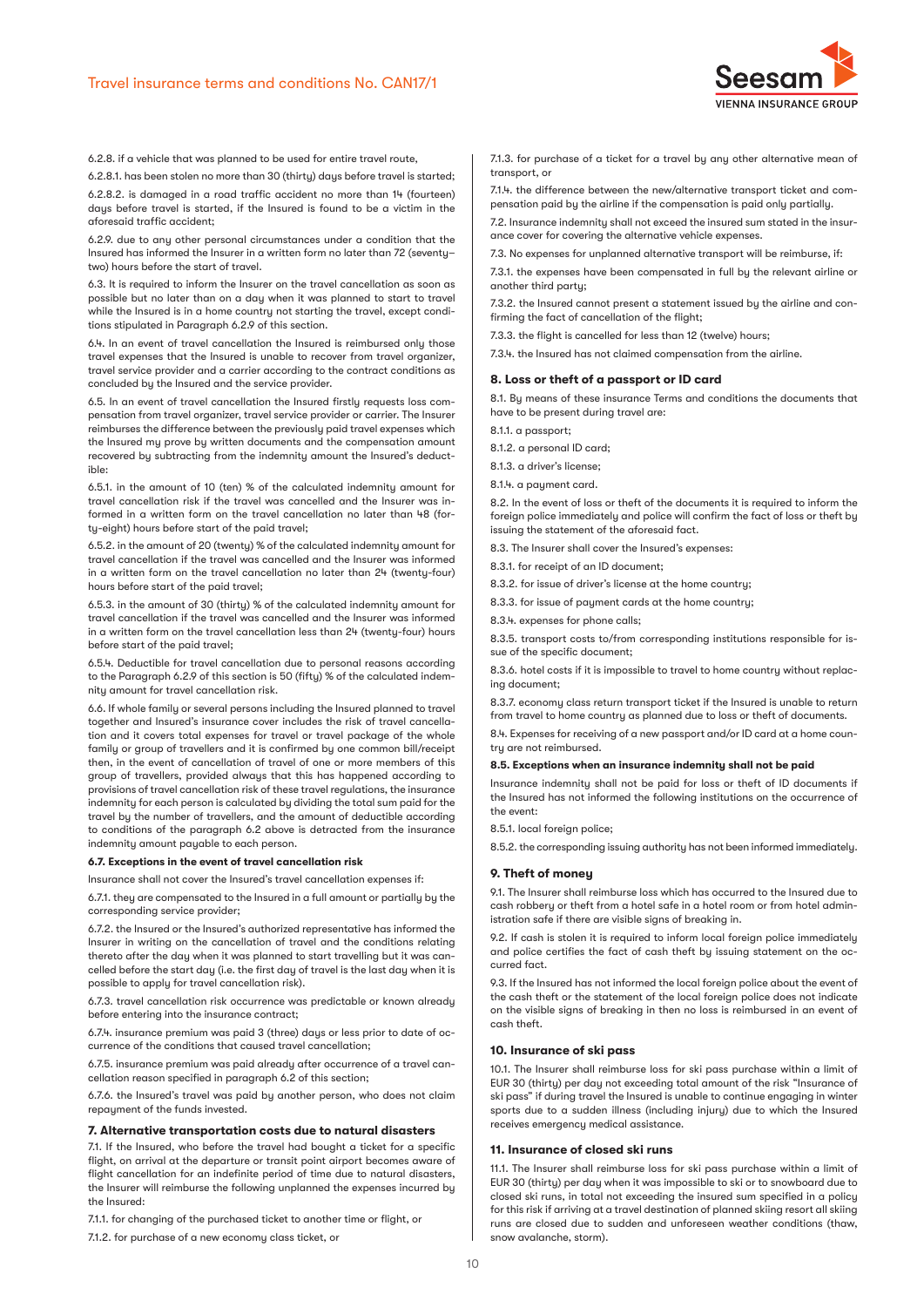

11.2. The aforesaid risk is effective only during the time period each year from December 1 until the March 15 of the following year.

# V. Insurance risk block – liability

1. The insurance block LIABILITY includes:

- Personal civil liability;
- Legal assistance.

# **2. Personal civil liability**

2.1. With this insurance section harm to third party health, life, physical condition and/or material loss including financial loss which directly arises from the caused harm to third party health, life, physical conditions and/or material loss within liability limits specified in an insurance contract and the Insured's has this liability pursuant to effective legislative enactments where the insured event occurs, under a condition that the loss occurs as the result of Insured's activity or inactivity during the insurance period and loss is registered during the insurance period or within 30 days after the termination of the insurance contract.

2.2. Insurance protection also refers to demonstrable and previously agreed legal services and/or court expenses which arise to the Insured in relation to the action brought by the third party.

2.3. Loss and expenses which arise as the result of one insured event regardless of the number of victims is regarded as one insured event.

2.4. If the Insured insures own civil liability with several insurers, then the Insurer pays the insurance indemnity proportionally to the insured risk liability limit specified in the insurance contract for Insured's civil liability.

2.5. If several persons are liable for a single insurance event then according to this insurance contract only the part referring to the Insured's liability is reimbursed. If it is impossible to find precise amount of the liability, the Insurer shall reimburse the part of loss referring to the Insured, by dividing the total amount of loss with the number of involved parties.

2.6. Without a written consent of the Insurer the Policyholder and/or Insured or their authorized representative are not eligible to express consent, offer or promise for making indemnity payment or admit that the fact of civil liability has occurred. The fact that the Policyholder and/or Insured pay the amount requested by the third party without a written consent on behalf of the Insurer does not make an obligation on the Insurer to compensate the amount paid.

The Insurer is eligible but not liable to take over and to proceed each claim referring to an effective insurance contract at any stage of proceeding or instance, to take over and to manage case defence or satisfaction of the claim on the behalf of the Policyholder and/or Insured.

If a claim is raised or legal action initiated or a case brought against the Policyholder and/or the Insured, all received documents – any claim, its application, complaint, request, writ of summons and/or invitation to come to a trial, etc. – shall be submitted by the Policyholder and/or the Insured to the Insurer immediately after receiving. For information it is necessary to send the copy of a document to e-mail: seesam@seesam.lv.

2.7. In addition to exceptions stipulated in Article 5 of Part A of these conditions the insurance indemnity is not paid in the following events:

#### 2.7.1. **Financial loss:**

2.7.1.1. for financial loss that are not directly arising from damage to health, life, physical condition or material loss which are covered pursuant to this insurance contract;

2.7.1.2. for reduction of expected profit, costs of idle time, penalties, contractual penalties for not fulfilling of a contract or improper fulfilment (contractual penalties, penalty payments, interest) or other similar sanctions.

2.7.2. **Impact of psychotropic substances** – for loss if the insured has caused it under an impact of alcohol exceeding the level permitted in the specific countru or under impact of drugs or other toxic/psuchotropic substances.

2.7.3. **Traffic and means of transport** – for loss or damage that have occurred using mean of transport, other device equipped with motor or mechanical mean of transport, any mean of air (including drone), railway traffic and/or water transport, regardless if the Insured is their owner, driver, pilot or a person with a pilot in subordination or a person for whom the Insured is responsible.

2.7.4. **Animals** – for loss or damages caused by an animal which belongs to the Insured, was under Insured's supervision or control, for which the Insured has taken on the responsibility and/or the Insured had civil liability for.

2.7.5. **Property belonging to the Insured or under management, supervision or control of the Insured** – for loss or damage to property which during the time when action has taken place or negligence made causing

#### this accident:

2.7.5.1. was under legal possession, holding or usage of the Insured or the Insured has borrowed or otherwise got it in management, supervision or control;

2.7.5.2. for which the Insured has taken on the responsibility as a keeper or whose responsibility is to eliminate the loss.

The exception is not applied regarding the loss caused to a hotel or rental apartments, where the Insured stays during the travel insurance period as well as to moveable assets located in therein. Premise furnishing, apparatus, furniture and equipment are undermined as the moveable assets.

2.7.6. **Employee/employer, economic activities and/or provider of professional services** – for loss which has occurred by performing any economic activity fulfilling duties of employee and/or employer and/or providing professional services.

## 2.7.7. **Contractual liability:**

2.7.7.1. which the Insured undertakes by concluding an agreement or contract or giving a promise, warrantee or guarantee that would not be effective without these additional liabilities;

2.7.7.2. for not fulfilling contractual liabilities or their undue fulfilling, not observing deadlines, quality requirements as well as for loss which the Insured has not caused but has undertaken to reimburse;

2.7.7.3. if any third party has undertaken to cover loss or damage on behalf of a Policyholder and/or Insured.

2.7.8. **Persons employed by the Insured** – for loss or damage to a person with whom the Insured has concluded the employment, training or company contract or who is operating on behalf of the Insured based on an authorization.

2.7.9. **Other insurance contracts, mandatory insurance as stipulated by legislative enactments** – for loss or damage to the third party which are covered by any other insurance contract, including mandatory insurance issued to the Insured and which is effective or which has been issued before the day when this insurance contract comes into effect.

2.7.10. **Deliberate intention, gross negligence** – loss which occurs if the Insured or the affected third party has acted with a deliberate intention or making gross negligence, as well as if loss to the third party is caused intentionally and/or due to abuse.

## 2.7.11. **Loss caused to the Insured**:

2.7.11.1. which the Insured has caused to himself or herself;

2.7.11.2. which Insured persons have caused mutually to each other;

2.7.11.3. which the Insured has caused to people with whom he or she is travelling together.

## **3. Legal aid**

3.1. In the context of the insurance terms and conditions legal aid covers the payments to a foreign layer or law office on preparing of specific case, submitting to corresponding state authority and defence, under a condition that costs of legal aid are agreed with the Insurer before making any payment.

3.2. The Insurer shall reimburse required and justified expenses of the Insured in relation to receiving of legal aid abroad during the insurance period if they arise due to the following causes:

3.2.1. road traffic accident has taken place and the Insured is involved in it;

3.2.2. the Insured has violated local administrative norms of a foreign country due to own minor oversight;

3.2.3. the Insured as a victim has brought legal action for processing the case at the court of the first instance;

3.2.4. a civil case has been opened against the Insured as an infringer in relation to a criminal offence;

3.2.5. the Insured is detained as a suspect or accused.

#### **3.3. The following expenses shall not be reimbursed:**

3.3.1. expenses of the Insured for legal services if the Insured being abroad has refused from free legal aid which the Insured is eligible to receive pursuant to intergovernmental agreements;

3.3.2. fines or costs for penalties;

3.3.3. expenses which were not agreed with the Insurer in prior;

3.3.4. if the Insured has not followed instructions of the Insurer or Insurer's representative regarding actions after what had happened;

3.3.5. if the case initially was regarded as helpless from the aspect of foreign lawuers:

3.3.6. the ones that have occurred in relation to the Insured's profession, labour contractual relations, business, any leasing or renting or other type of contract or any profitable activity;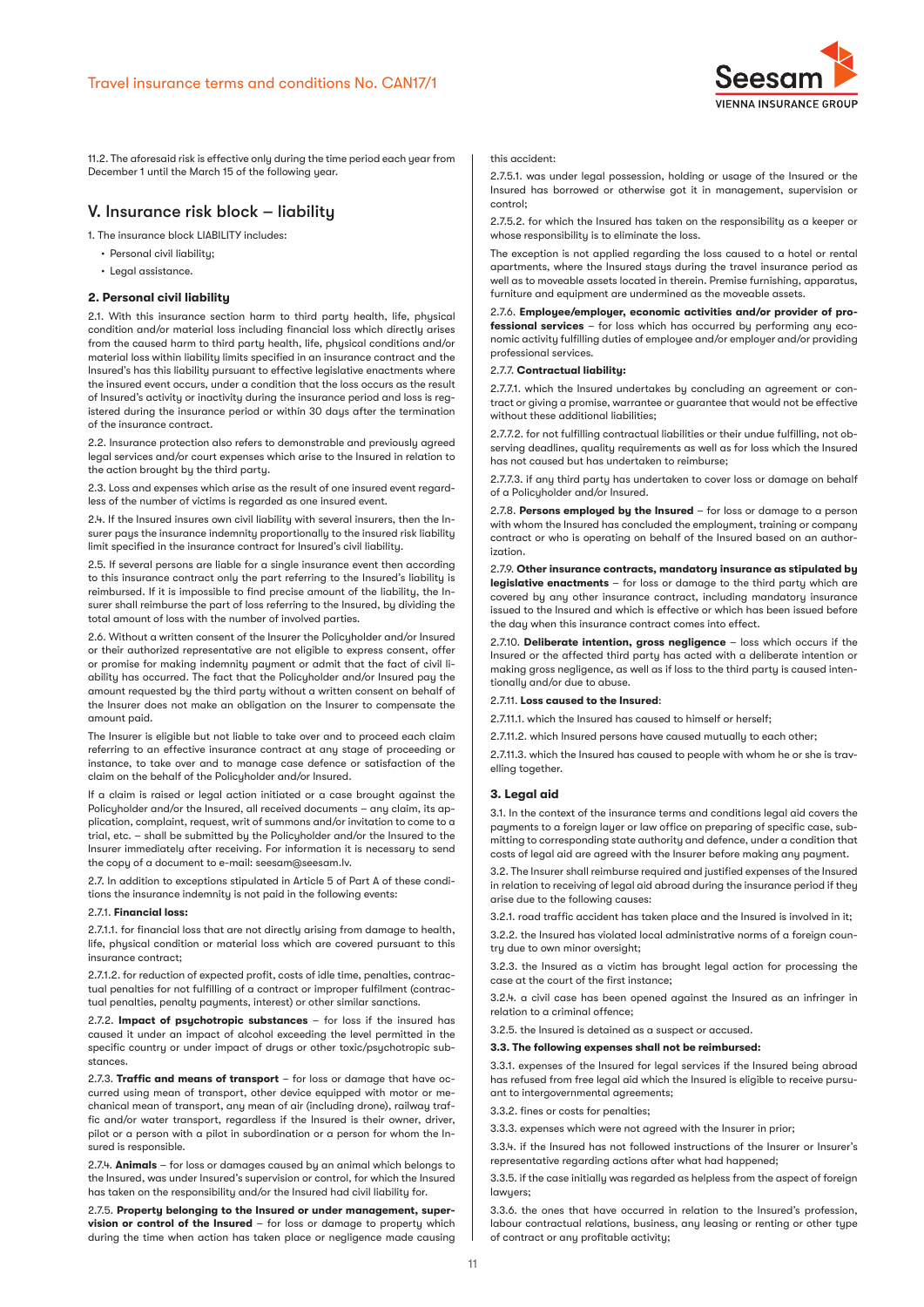

3.3.7. income foregone of the Insured;

3.3.8. travel and temporary residence expenses abroad;

3.3.9. if the Insured does not submit to the Insurer a contract with a provider of legal assistance with an indicated cause why and what exactly legal assistance was provided to the Insured, as well as bills and/or receipts for payment of legal services;

3.3.10. if the event has taken place due to a criminal act;

3.3.11. in exceptional cases stated in Article 2 of Block V in Part B of these insurance terms and conditions.

# VI. Property insurance

1.1. The property of the Insured is insured pursuant to the conditions of Private Persons Property Insurance contract of Seesam Insurance AS Latvia branch as stated in a policy.

1.1.1. the insured object is a residential building, apartment, interior finish and household items which are found according to the address in the territory of Republic of Latvia as indicated in the section "Property insurance" of the policy. Under this insurance contract jewellery, paintings and unique or art values are not insured.

1.1.2. the insured sum is set as indemnity limit. In case the insurance indemnity is paid the indemnity is calculated by deducting the deductible but not applying the conditions of under-insurance.

1.2. During the insurance period the civil liability of the Insured for loss to the third party is insured pursuant to Seesam Latvia AS Latvia branch "General civil liability insurance terms and conditions for a physical person" as stated in an insurance policy.

1.3. The insurance territory is address in the Republic of Latvia as indicated in policy section "Property insurance".

1.4. If insured event takes place the deductible is – EUR 70 (seventy).

1.5. The insurance cover is effective while the Insured is travelling, however no longer than the concluded travel insurance contract.

1.6. When the insured event takes place but no later than within 3 (three) work days after the day stated in a policy as the date of the end of insurance period, it is the liability of the Insured to inform the Insurer immediately about it.

1.7. The insured amount stated in a policy – EUR 10 000 (ten thousand) is divided as follows:

1.7.1. building, apartment or interior finish – EUR 8 000 (eight thousand);

1.7.2. household items – EUR 1 000 (one thousand);

1.7.3. limit of general civil liability of a physical person – EUR 1 000 (one thousand).

# VII. Documents for assessment of insured event

1. To assess and find whether the occurrence of insurance risk is an insured event the indemnity receiver shall submit to the Insurer the following:

1.1. In all cases:

1.1.1. application of the Insured on occurrence of an insured risk;

1.1.2. copy of a passport or another personal ID document;

1.1.3. documents confirming the fact of travel (e.g., tickets of airplane, train, ferry, bus).

1.2. In addition to the documents stated in Paragraph 1.1 it is necessary to submit:

1.2.1. in the event of sudden illness or accident – medical certificate containing precise diagnosis confirming an injury suffered and invoices for services received, printout of phone calls, good quality photos of damaged/stained clothing, documents certifying dry cleaning of clothing and/or repair or purchase of equal clothing;

1.2.2. in the event of transport – invoices for transportation;

1.2.3. in an event of covering travel expenses to one of Insured's family members – copy of family member's ID documents, copy of air or train ticket, bill/ invoice certifying the payment of the ticket;

1.2.4. in an event of a child evacuation – documents certifying costs related to bringing of the child to home country;

1.2.5. in an event of Insured's substitution – an application-explanation of the Insured's employer on the significance of Insured's unfulfilled, terminated mission, planned duration of the mission indicating the first name, last name and ID number of the person substituting the Insured and adding copies of air or train tickets purchased for the person substituting the Insured and invoices/receipts confirming the payment of tickets;

1.2.6. in event of disablement – the conclusion of the State Commission of Phusicians for Health and Work Capacity Examination:

1.2.7. in an event of death – a copy of the death certificate and an excerpt certified by a sworn notary, or a court decision on distribution of inheritance; 1.2.8. in an event of fracture – a medical certificate issued by a specializing physician indicating a type of fracture and defined precise diagnosis.

1.2.9. in an event of baggage, sports equipment or flight (trip) delay or shortterm flight (trip) cancellation – baggage ticket, seat ticket, airline statement on baggage or flight delay/ cancellation of a flight indicating delay/cancellation time and flight delay/cancellation reason as well as receipts for previously unforeseen purchases which were required due to baggage or flight delay;

1.2.10. in an event of baggage and/or sports equipment loss during a flight – baggage ticket, a statement of an airline confirming facto of baggage loss and payment of compensation sum to the Insured (if there was), receipts for purchases during travel (if there were), list of baggage items indicating approximate value;

1.2.11. in an event of damage of baggage suitcase or bags, sports equipment during a flight – baggage ticket, a statement of an airline confirming suitcase/bag and item damage fact, list of damaged things/items photos of damaged suitcase/bag and/or damaged items as well as documents confirming purchase (of new equal suitcase/bag and/or equal things/items if it is impossible to repair the damaged things).

1.2.12. in an event of baggage and/or sports equipment theft – baggage ticket, police statement regarding fact of the fact of theft event, receipts for purchases during travel (if there were), list of items in baggage indicating their approximate value, documents certifying costs for rented sports equipment;

1.2.13. in an event of a delayed arrival at a place of departure – a confirmation of traffic police certifying the fact of the occurrence of road traffic accident where the Insured is involved on the way to airport, or confirmation of police on an attack stated in Criminal Law where the Insured is a victim;

1.2.14. in an event of delayed transit – full printout of flight route; statement of an airline on flight delay/cancellation indicating the time of delay/cancellation and cause of delay/cancellation, receipts of costs for replacing travel and/or hotel expenses.

1.2.15. in an event of travel interruption – a copy of travel ticket, documents certifying necessity to interrupt the travel, invoices/receipts for paid return trip and/or hotel expenses;

1.2.16. in an event of travel cancellation – all receipts and/or invoices certifying that the Insured has paid for the planned travel or travel package; a statement issued by a company organizing the travel and which confirms that the travel planned by the Insured, also indicating the returned amount of money by the company organizing the travel; a copy of a contract which was concluded by the Insured and the company organizing the travel; physician's medical certificate containing illness diagnosis (in an event of sudden illness); a copy of death certificate (in an event of death); police statement on an occurred event with the Insured's property (in a case of property loss or damage); explanations on conditions of travel cancellation if the cancellation has happened due to personal reasons;

1.2.17. in an event of alternative transport costs – documents certifying a necessity to use alternative mean of transport due to natural disaster, a statement from an airline on partial compensation payment or refusal to pay the compensation, invoices/receipts for usage of alternative transport;

1.2.18. in an event of document loss or theft – a statement of the relevant State police, copy of renewed passport or return certificate, invoice certifying payment of a fee for issuing of a replacing document to the relevant institution, phone invoice and call printout, certifuing the fact of calling to official state authorities, receipts for transport expenses;

1.2.19. money theft – a police statement with an explanation where theft has taken place, confirmation of a hotel on keeping money in a safe;

1.2.20. ski pass insurance – physician's excerpt with a diagnosis, documents certifying costs for purchasing a ski pass;

1.2.21. insurance of closed ski runs– confirmation/statement of ski run on run closure indicating the reason of closure;

1.2.22. in an event of civil liability – documents or victim's complaint certifying the material loss which have been caused by the Insured to the third party or assets of thereof, other documents related to this occasion of civil liability and its conditions;

1.2.23. in an event of legal assistance –proof certifying necessity to receive legal aid, documents certifying the costs in relation to receiving of legal assistance abroad.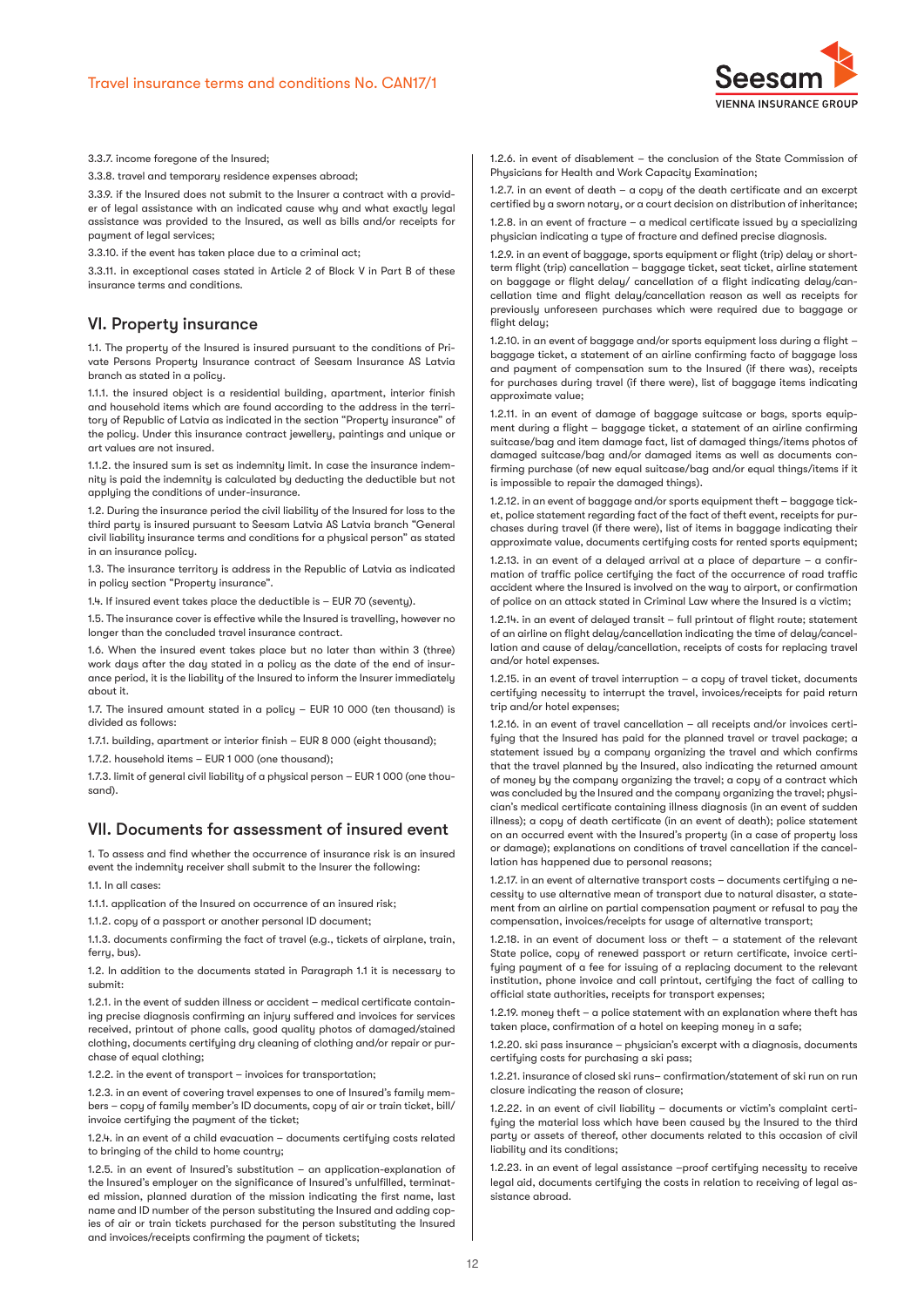

# VIII. Procedure for payment of an insurance indemnity

1. The Insured or a representative of thereof submits a written application to the Insurer on occurrence of an insured risk. Payment guarantee request or an invoice may be submitted by a medical institution which has provided emergency medical assistance to the Insured.

2. The claim is registered no later than 2 (two) days after receiving an application. In an event of missing documentation it is requested from an Insured or a representative of thereof. If these documents are not received within 1 (one) month then repeated claim is made.

3. Within 7 (seven) days the Insurer shall evaluate the application and other documents received from the Policyholder and/or Insured to find if event of risk occurrence is an insured event:

3.1. If it is found that insured event has taken place and parties have agreed on the amount of an insurance indemnity, then:

3.1.1. the Insurer shall take a decision on payment of an insurance indemnity; 3.1.2. the Insurer shall pay the insurance indemnity within 5 (five) work days after the day the decision is taken.

3.2. If it is found that insured event has taken place but the parties have not agreed on an insurance indemnity:

3.2.1. the Insurer is eligible to request additional documents for determining the amount of an insurance indemnity, by agreeing with the Policyholder about the information requested and type of a request;

3.2.2. the Insurer is eligible to make a unilateral decision and to invite medical expert for determining the amount of the insurance indemnity; the conclusion of a medical expert shall be binding to the Insured; the costs of the expertise are covered by the Insurer;

3.2.3. by assessing the conclusion of the expert the Insurer takes the decision on the amount of the insurance indemnity and other disputed questions, at the same time informing the Policyholder and agreeing on the procedure of notification;

3.2.4. the Insurer shall pay the insurance indemnity within 5 (five) work days after taking the decision.

3.3. The Insurer shall reimburse costs and/or additional costs to the person submitting the documents certifying the insured event:

3.3.1. to the Policyholder, Insured or other authorized party, if they have paid for services;

3.3.2. to provider of direct services and other party which is legally entitled to receive the insurance indemnity based on the submitted payment documents.

3.4. If it is found that the insured event has not taken place:

3.4.1. the Insurer shall take decision on refusal to pay the insurance indemnity, notifying the Policyholder first;

3.4.2. after agreement with the Policyholder, within 5 (five) work days the Insurer or Policyholder informs the Insured on the decision.

4. The insurance indemnity is paid according to a compensation principle if parties have not agreed otherwise; the exceptions are the insured risks "Event of death", "Fractures", and "Permanent health damage", for which the insurance indemnity is paid for a fact pursuant to conditions stipulated in insured risk block ACCIDENTS. The insurance indemnity may not exceed the maximum insured sum indicated for the corresponding insured risk. The total Insurance indemnity may not exceed the maximum insured amount of the policy.

5. The Insurer shall compensate to the indemnity receiver only the loss which has occurred in relation to insured event and they are certified with the corresponding documents.

6. Deductible is subtracted from the insurance indemnity to be paid for an insured event if it is foreseen pursuant to the insurance conditions and the parties have not agreed otherwise.

7. The written application of a Policyholder and/or Insured is processed in the Republic of Latvia, based on insurance conditions and pursuant to legislative enactments effective in the Republic of Latvia. If the insurance terms and conditions are translated and disputes arise due to a translation then the insurance terms and conditions in Latvian are regarded as primary.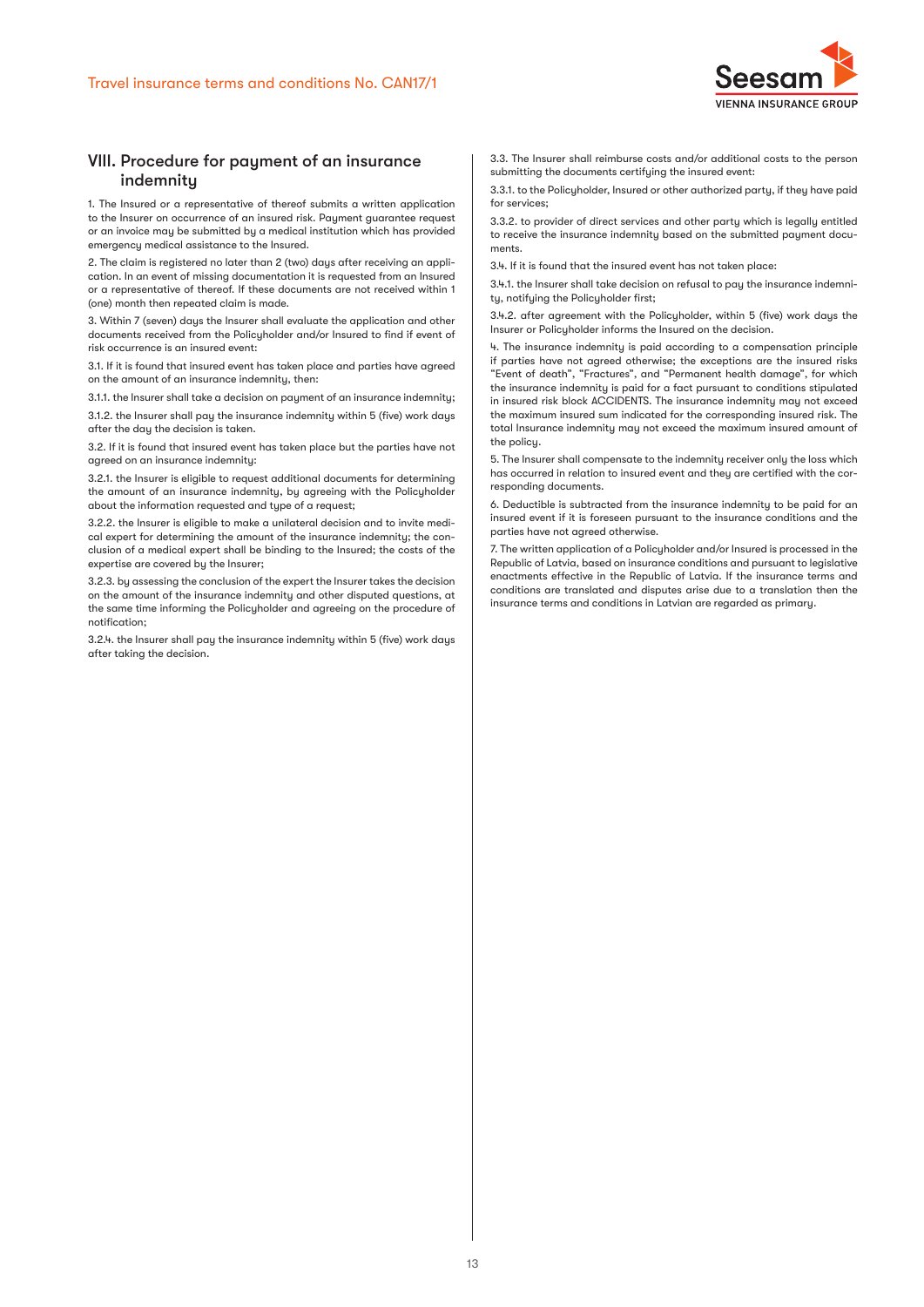

# **Annex No. 1 to the Travel Insurance Conditions CAN17/1**

In effect from February 7, 2020

#### **The following Articles are excluded from the Travel Insurance Conditions CAN17/1**

## **IV. BLOCK OF RISKS INSURED – TRAVEL PROCESS:**

6.2.9. Due to any other personal reasons, provided that the Insured has informed the Insurer in writing about the reason for cancellation of such travel not later than 72 (seventy two) hours before the start of the travel.

6.5.4. Deductible for cancellation of the travel for personal reasons in accordance with 6.2.9 hereof is 50 (fifty) % of the calculated amount of compensation for the travel cancellation risk.

# **Article 1.2.16 of the Travel Insurance Conditions CAN17/1 VII. DOCUMENTS FOR ASSESSMENT OF THE INSURED EVENT**

## **is expressed in the following wording:**

1.2.16. In case of travel cancellation - all cash receipts and / or invoices confirming that the Insured has paid for the intended travel or travel package; a statement issued by the tour operator confirming the Insured's planned travel, indicating also the amount recovered by the tour operator for the cancelled travel; a copy of the agreement concluded between the Insured and the tour operator; a certificate from a specialist doctor with a diagnosis of the disease (in case of a sudden illness); a copy of the death certificate (in case of death); a police statement on the incident with the Insured 's property (in case of loss or damage to property);

# **Travel Insurance Conditions CAN17/1 III. BLOCK OF RISKS INSURED – BAGGAGE**

#### **is supplemented with the following exceptions:**

13.19. If the damage to the baggage has occurred due to wear or gradual wear and tear of the property;

13.20. If the baggage is scratched or has damages of cosmetic nature, and the baggage is fully suitable for future use its designated purpose